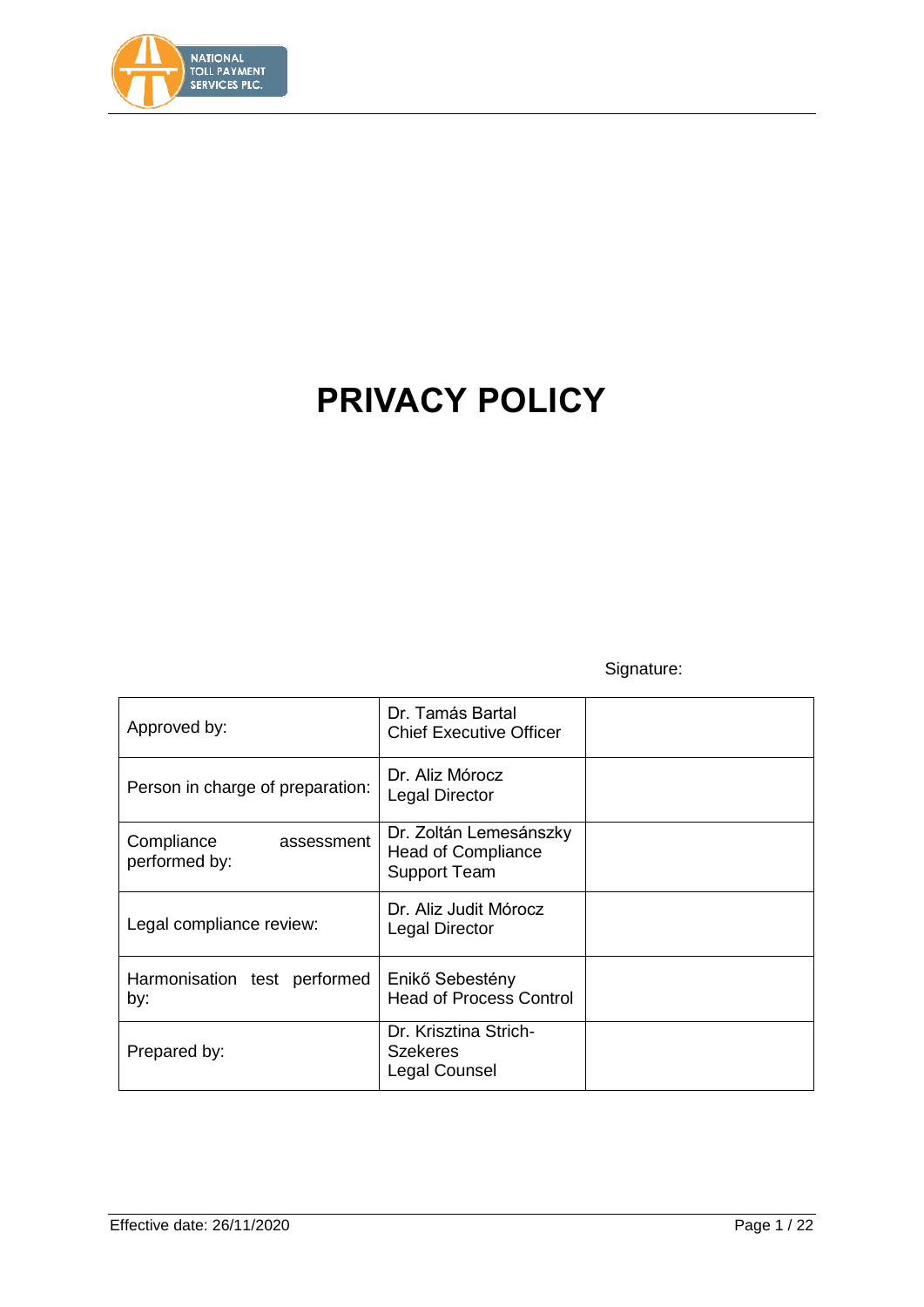



# TABLE OF CONTENTS

|    | 1.     |                                                                           |  |  |  |  |
|----|--------|---------------------------------------------------------------------------|--|--|--|--|
|    | 1.1.   |                                                                           |  |  |  |  |
|    | 1.2.   |                                                                           |  |  |  |  |
|    | 1.3.   |                                                                           |  |  |  |  |
| 2. |        |                                                                           |  |  |  |  |
| 3. |        |                                                                           |  |  |  |  |
|    | 3.1.   |                                                                           |  |  |  |  |
|    | 3.2.   |                                                                           |  |  |  |  |
|    | 3.2.1. |                                                                           |  |  |  |  |
|    | 3.2.2. |                                                                           |  |  |  |  |
|    | 3.2.3. |                                                                           |  |  |  |  |
|    | 3.2.4. |                                                                           |  |  |  |  |
|    | 3.2.5. |                                                                           |  |  |  |  |
|    | 3.2.6. |                                                                           |  |  |  |  |
|    | 3.3.   |                                                                           |  |  |  |  |
| 4. |        |                                                                           |  |  |  |  |
|    | 4.1.   |                                                                           |  |  |  |  |
|    | 4.2.   | Data processing by NTPS Plc. for the public (published on its website)  9 |  |  |  |  |
| 5. |        |                                                                           |  |  |  |  |
|    | 5.1.   |                                                                           |  |  |  |  |
|    | 5.2.   |                                                                           |  |  |  |  |
|    | 5.3.   |                                                                           |  |  |  |  |
|    | 5.4.   |                                                                           |  |  |  |  |
|    | 5.5.   |                                                                           |  |  |  |  |
|    | 5.6.   |                                                                           |  |  |  |  |
|    | 5.7.   |                                                                           |  |  |  |  |
|    | 5.8.   |                                                                           |  |  |  |  |
|    | 5.9.   |                                                                           |  |  |  |  |
|    | 5.10.  |                                                                           |  |  |  |  |
|    | 5.11.  |                                                                           |  |  |  |  |
| 6. |        |                                                                           |  |  |  |  |
|    | 6.1.   |                                                                           |  |  |  |  |
|    | 6.2.   |                                                                           |  |  |  |  |
| 7. |        |                                                                           |  |  |  |  |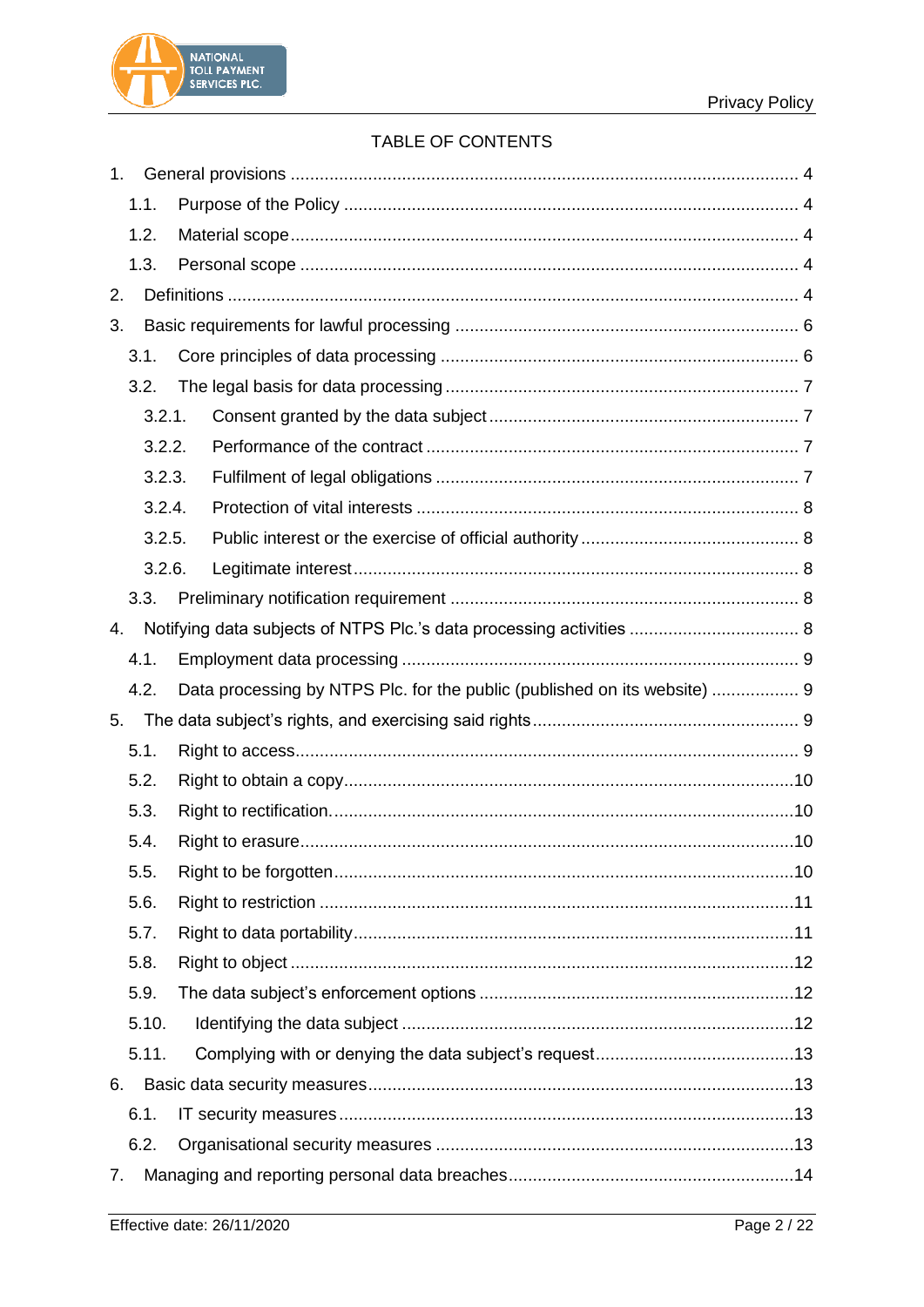# **Privacy Policy**



|                  | 7.1.   |                                                                               |  |
|------------------|--------|-------------------------------------------------------------------------------|--|
|                  | 7.1.1. |                                                                               |  |
|                  | 7.1.2. |                                                                               |  |
|                  | 7.1.3. |                                                                               |  |
|                  | 7.1.4. | Authorisation management for operating systems and applications 14            |  |
|                  | 7.1.5. |                                                                               |  |
|                  | 7.1.6. |                                                                               |  |
|                  | 7.2.   |                                                                               |  |
|                  | 7.2.1. |                                                                               |  |
|                  | 7.2.2. |                                                                               |  |
|                  | 7.2.3. |                                                                               |  |
|                  | 7.3.   |                                                                               |  |
|                  | 7.3.1. |                                                                               |  |
|                  | 7.3.2. |                                                                               |  |
| 8.               |        |                                                                               |  |
|                  | 8.1.   |                                                                               |  |
|                  | 8.1.1. |                                                                               |  |
|                  | 8.1.2. |                                                                               |  |
|                  | 8.1.3. |                                                                               |  |
|                  | 8.1.4. |                                                                               |  |
|                  | 8.1.5. |                                                                               |  |
|                  | 8.1.6. | Data transfer based on a data reporting obligation as mandated by legislative |  |
|                  |        |                                                                               |  |
|                  |        |                                                                               |  |
|                  | 8.3.   |                                                                               |  |
|                  | 8.4.   |                                                                               |  |
|                  | 8.5.   |                                                                               |  |
|                  | 8.6.   |                                                                               |  |
| 8.6.1.<br>8.6.2. |        |                                                                               |  |
|                  |        |                                                                               |  |
|                  | 8.7.   |                                                                               |  |
| 9.               |        |                                                                               |  |
| 10.              |        |                                                                               |  |
| 11.              |        |                                                                               |  |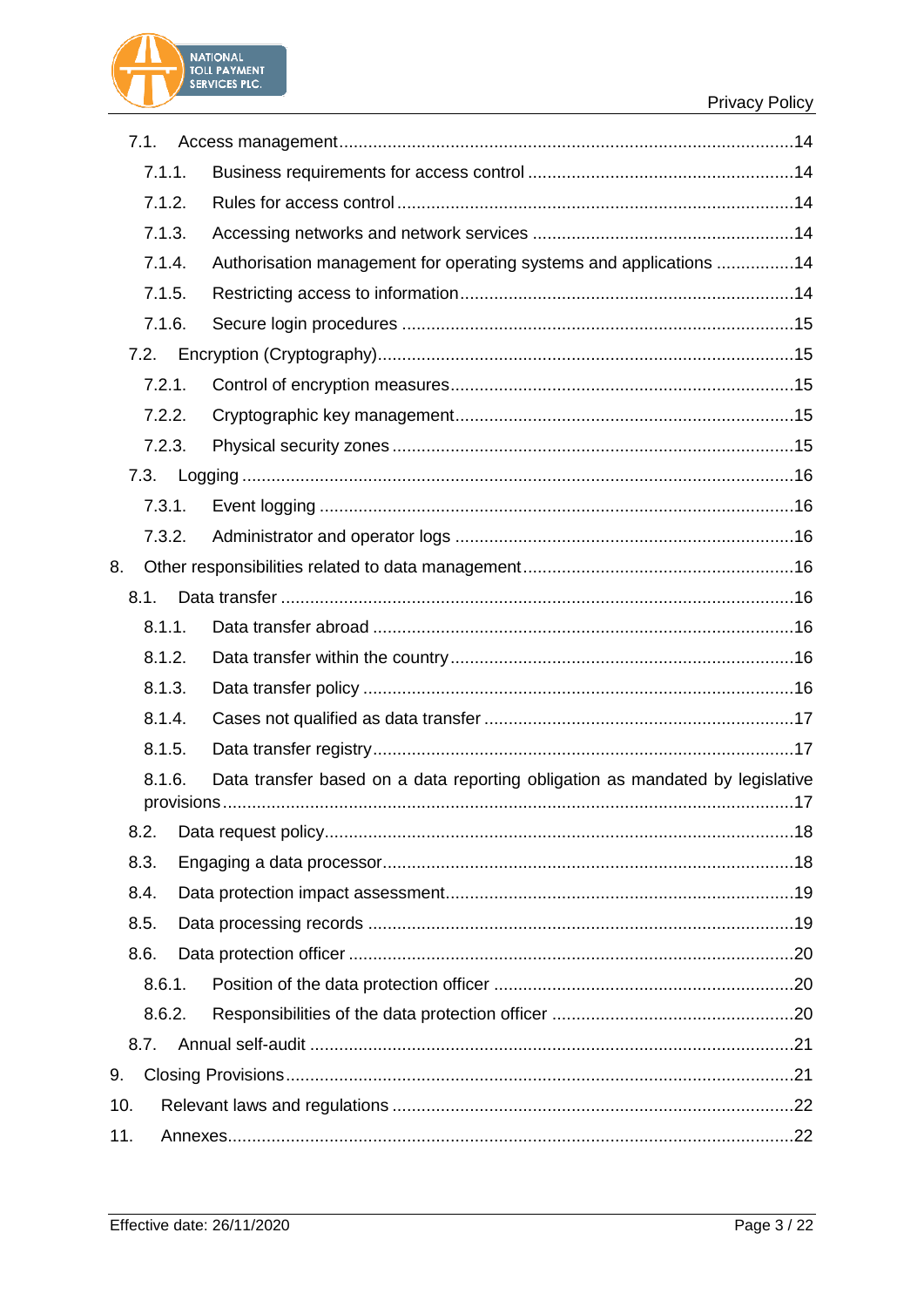

# <span id="page-3-0"></span>**1. General provisions**

# <span id="page-3-1"></span>**1.1. Purpose of the Policy**

In order to ensure that all data processing pertaining to its employees, customers and other data subjects is carried out in a lawful, fair and transparent manner, National Toll Payment Services Private Company Limited by Shares (hereinafter: "the Controller", "NTPS (Plc.)" or "the Company") wishes to detail the procedures it uses to fulfil its data protection obligations in a manner that is compliant with all applicable laws and regulations, as described in this Policy.

# <span id="page-3-2"></span>**1.2. Material scope**

The scope of the present Policy extends to the entire course of processing of personal data by NTPS Plc.

The material scope does not extend to classified documents or files containing personal data, because processing of the latter is subject to special regulations.

The present Policy is to be applied as a supplementary Policy for processing activities falling under the scope of the Privacy Policy Regarding the Processing of Employees' Personal Data, therefore, issues not addressed by the latter shall be governed by the provisions of the present Policy.

A detailed description of the records handled and processed by NTPS Plc. and affected by the protection of personal data is contained in Annexes 1-9 to this Policy.

# <span id="page-3-3"></span>**1.3. Personal scope**

The personal scope of this Policy extends to all natural persons, legal entities and organisations not having legal personality in an employment relationship or other legal relationship for employment purposes with NTPS Plc. that handles personal data as a result of its legal relationship with NTPS Plc., or regulates or makes decisions regarding the processing of personal data.

# <span id="page-3-4"></span>**2. Definitions**

The basic terms herein are identical to the terms described in REGULATION (EU) 2016/679 OF THE EUROPEAN PARLIAMENT AND OF THE COUNCIL OF 27 April 2016 on the protection of natural persons with regard to the processing of personal data and on the free movement of such data, and repealing Directive 95/46/EC ("the General Data Protection Regulation" or "the GDPR"), which has been mandatory in Hungary as of 25 May 2018. All terms listed are used for the purposes of practical compliance with data protection regulations.

**"personal data"** means any information relating to an identified or identifiable natural person ("data subject"); an identifiable natural person is one who can be identified, directly or indirectly,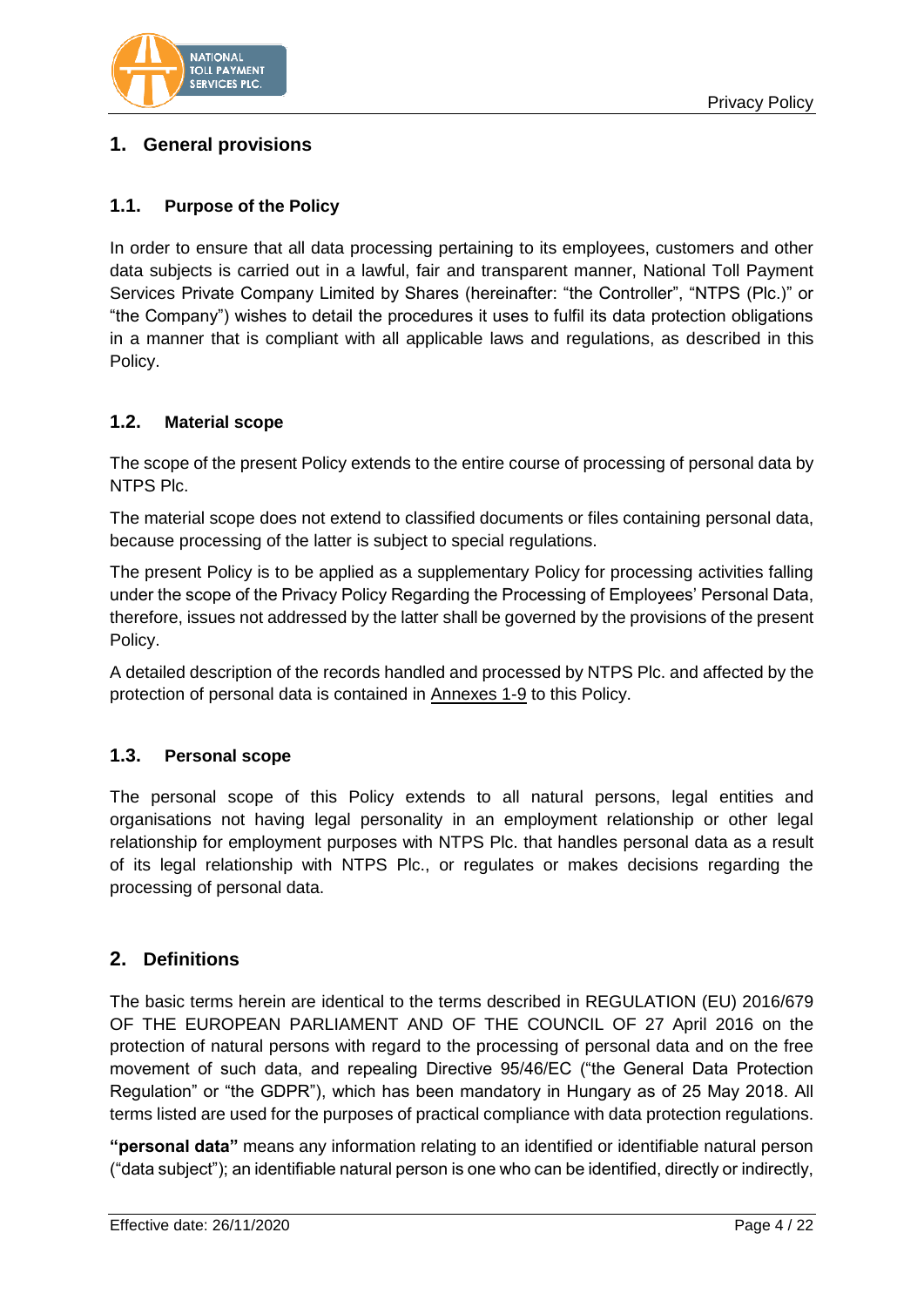

in particular by reference to an identifier such as a name, an identification number, location data, an online identifier or to one or more factors specific to the physical, physiological, genetic, mental, economic, cultural or social identity of that natural person;

**"data processing/processing"** means any operation or set of operations which is performed on personal data or on sets of personal data, whether or not by automated means, such as collection, recording, organisation, structuring, storage, adaptation or alteration, retrieval, consultation, use, disclosure by transfer, dissemination or otherwise making available, alignment or combination, restriction, erasure or destruction;

**"processor"** means a natural or legal person, public authority, agency or other body which processes personal data on behalf of the controller;

**"person responsible for a data category"** means a competent person listed in the Annex to this Policy (see Annex 10), occupying a management/mid-level management position within the given department, who has both professional and role-based competence over the data category assigned to them in their responsibilities;

**"data request"** means the act of requesting data from national public records, based on a statutory mandate;

**"recipient"** means a natural or legal person, public authority, agency or another body, to which the personal data are disclosed, whether a third party or not. However, public authorities which may receive personal data in the framework of a particular inquiry in accordance with Union or Member State law shall not be regarded as recipients; the processing of those data by those public authorities shall be in compliance with the applicable data protection rules according to the purposes of the processing;

**"third party"** means a natural or legal person, public authority, agency or any other body other than the data subject, the data controller, the data processor or any person authorised to process personal data under the direct control of the data controller or data processor;

**"consent of the data subject"** means any freely given, specific, informed and unambiguous indication of the data subject's wishes by which he or she, by a statement or by a clear affirmative action, signifies agreement to the processing of personal data relating to him or her;

**"personal data breach"** means a breach of security leading to the accidental or unlawful destruction, loss, alteration, unauthorised disclosure of, or access to, personal data transferred, stored or otherwise processed;

**"data erasure"** means the act of rendering the data unrecognizable in a way that their restoration is no longer possible;

**"NAIH"** means the National Authority for Data Protection and Freedom of Information;

**"disclosure"** means the act of making the data available to anyone;

**"objection"** means a statement of the data subject in which he or she objects to the processing of his/her personal data, and requests the termination of data processing, or the erasure of the data.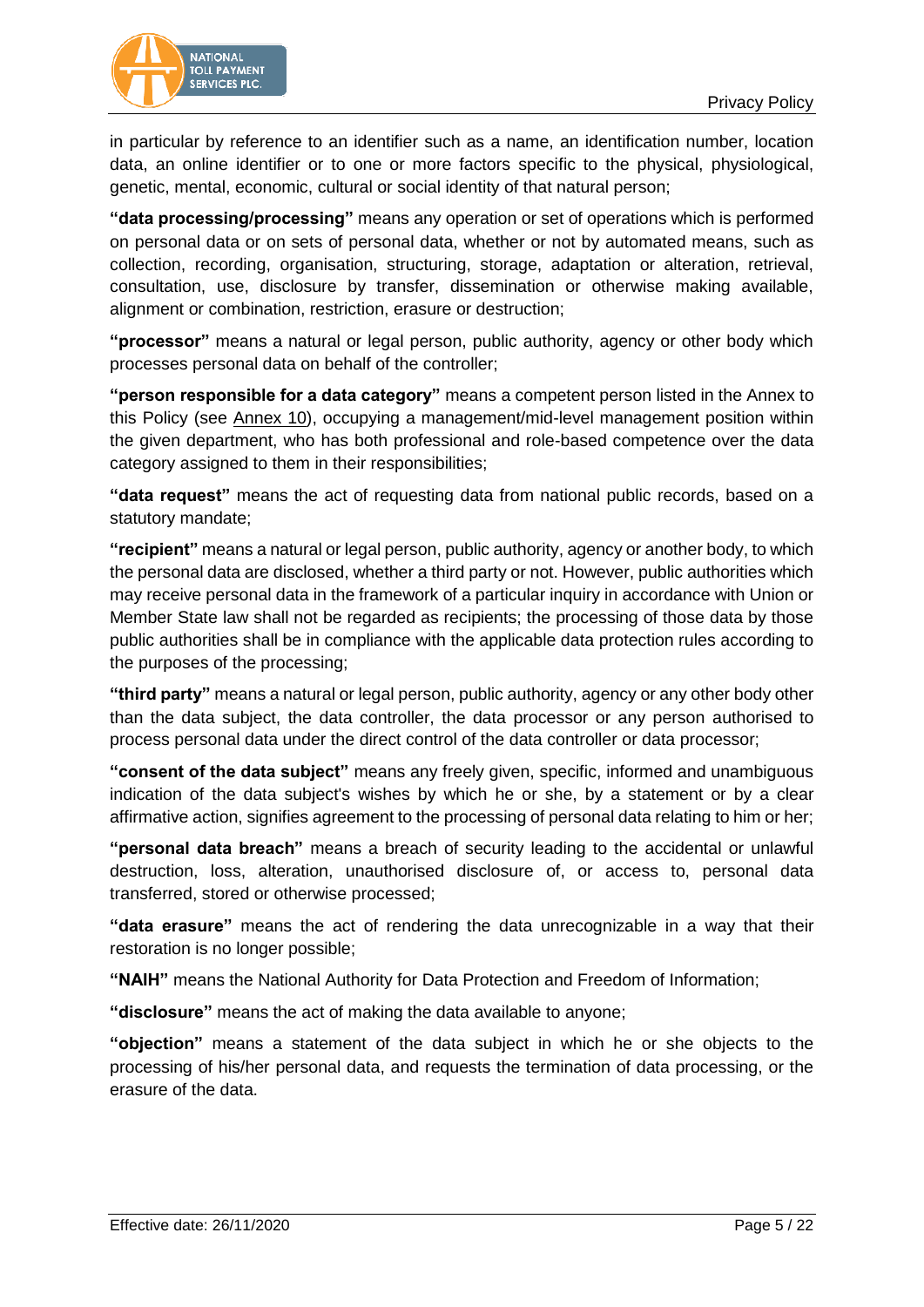

# <span id="page-5-0"></span>**3. Basic requirements for lawful processing**

This section defines the general requirements applicable to all data processing, which NTPS Plc. must take into consideration in the course of its processing activities.

## <span id="page-5-1"></span>**3.1. Core principles of data processing**

The core principles [based on Article 5 of the GDPR, as well as recital (39)]:

- **"lawfulness, fairness and transparency":** any processing of personal data should be done in manner that is lawful, fair, and transparent to the data subject. It should be transparent to the data subject that personal data concerning them are collected, used, consulted or otherwise processed and to what extent the personal data are or will be processed. Any information and communication relating to the processing of their personal data must be easily accessible and easy to understand, and clear and plain language must be used. This principle concerns, in particular, information to the data subjects on the identity of the controller and the purposes of the processing, as well as information regarding their right to obtain confirmation and communication of personal data concerning them which are being processed. The data subject should be made aware of risks, rules, safeguards and rights in relation to the processing of personal data and how to exercise their rights in relation to such processing.
- **"purpose limitation":** personal data shall only be collected for specified, explicit and legitimate purposes and not further processed in a manner that is incompatible with those purposes; further processing for archiving purposes in the public interest, scientific or historical research purposes or statistical purposes (which shall be performed in accordance with Article 89 of the GDPR) shall not be considered to be incompatible with the initial purposes. The specific purposes for which personal data are processed should be explicit and legitimate and determined at the time of the collection of the personal data.
- **"data minimisation"**: personal data shall be adequate, relevant and limited to what is necessary in relation to the purposes for which they are processed. The extent of personal data storage should be limited as much as possible while still allowing for the purpose of data processing to be fulfilled. Therefore, personal data should be stored for as short a period as possible. Personal data should be processed only if the purpose of the processing could not reasonably be fulfilled by other means.
- **"accuracy":** personal data shall be accurate and, where necessary, kept up to date; every reasonable step must be taken to ensure that personal data that are inaccurate, having regard to the purposes for which they are processed, are erased or rectified without delay.
- **"storage limitation"**: personal data shall be kept in a form which permits identification of data subjects for no longer than is necessary for the purposes for which the personal data are processed; personal data may be stored for longer periods insofar as the personal data will be processed solely for archiving purposes in the public interest, scientific or historical research purposes or statistical purposes, subject to implementation of the appropriate technical and organisational measures required by this Regulation in order to safeguard the rights and freedoms of the data subject.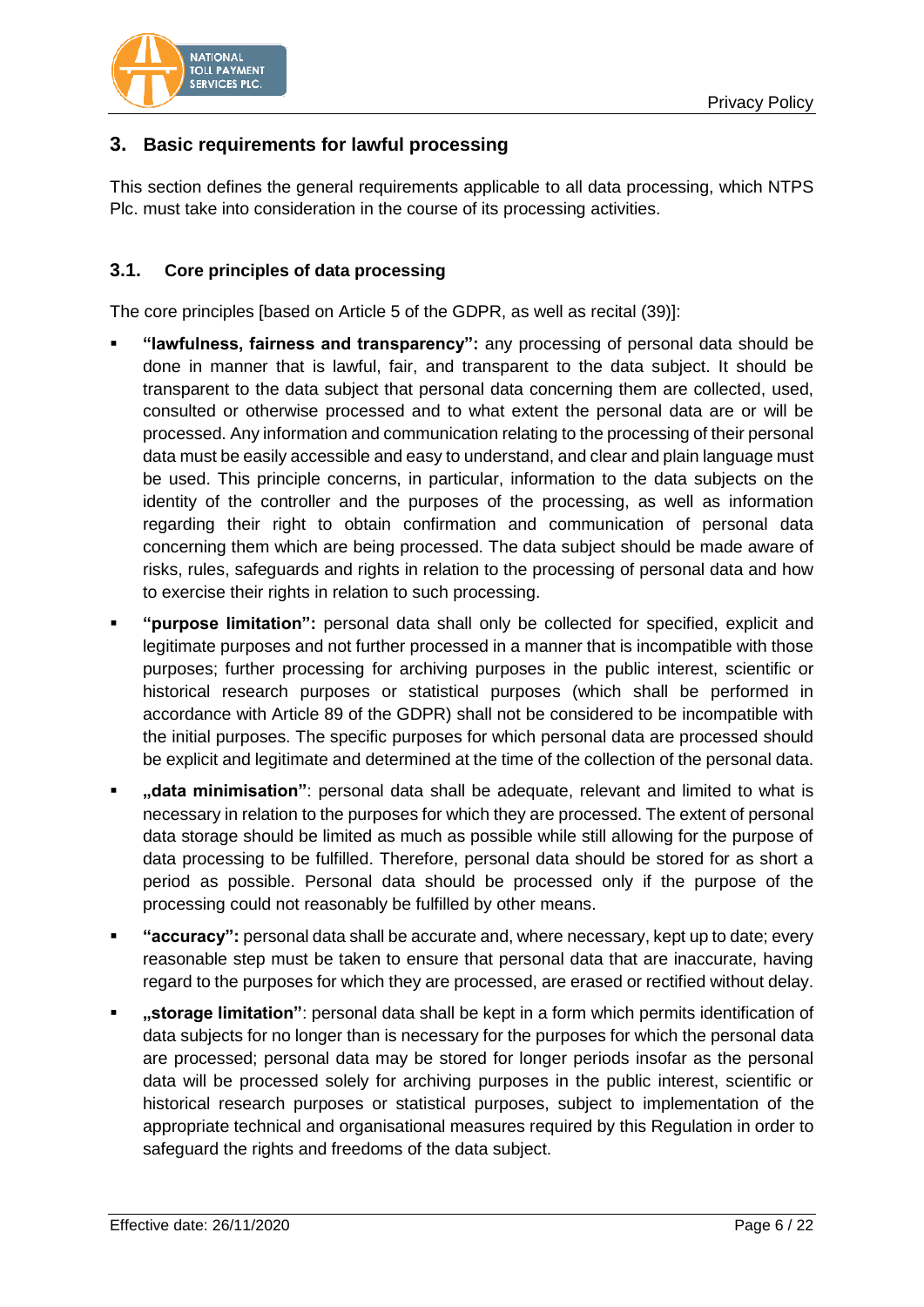

- **"integrity and confidentiality":** personal data shall be processed in a manner that ensures appropriate security of the personal data, including protection against unauthorised or unlawful processing and against accidental loss, destruction or damage, using appropriate technical or organisational measures.
- **"accountability":** the controller shall be responsible for, and be able to demonstrate compliance with, the core principles of data processing as defined in the clauses above.

# <span id="page-6-0"></span>**3.2. The legal basis for data processing**

The processing of personal data is only lawful if a legal basis is provided by at least one of the following:

# <span id="page-6-1"></span>*3.2.1. Consent granted by the data subject*

The data subject has given consent to the processing of his or her personal data for one or more specific purposes.

The controller must be able to demonstrate that the data subject has given consent to the processing operation, and that the data subject is aware of the fact that and the extent to which consent was given.

The controller must provide a pre-formulated declaration of consent in an intelligible and easily accessible form, using clear and plain language and not containing any unfair terms.

Before consent is granted, the data subject must be made aware of the identity of the controller and the purposes of the processing for which the personal data are intended.

Consent should not be regarded as freely given if the data subject has no genuine or free choice or is unable to refuse or withdraw consent without such refusal or withdrawal being to his or her detriment.

Consent cannot provide a valid legal ground for the processing of personal data in specific cases where there is a clear imbalance between the data subject and the controller, in particular where the controller is a public authority and it is therefore unlikely that consent was freely given in all the circumstances of that specific situation.

Consent is presumed not to be freely given if it does not allow separate consent to be given to different personal data processing operations, or if the performance of a contract is dependent on the consent, despite such consent not being necessary for such performance.

# <span id="page-6-2"></span>*3.2.2. Performance of the contract*

Processing is necessary for the performance of a contract to which the data subject is party, or in order to take steps at the request of the data subject prior to entering into a contract.

# <span id="page-6-3"></span>*3.2.3. Fulfilment of legal obligations*

Processing is necessary for compliance with a legal obligation mandated by a law or regulation of the EU or of one of its member states, to which the controller is subject. The law or regulation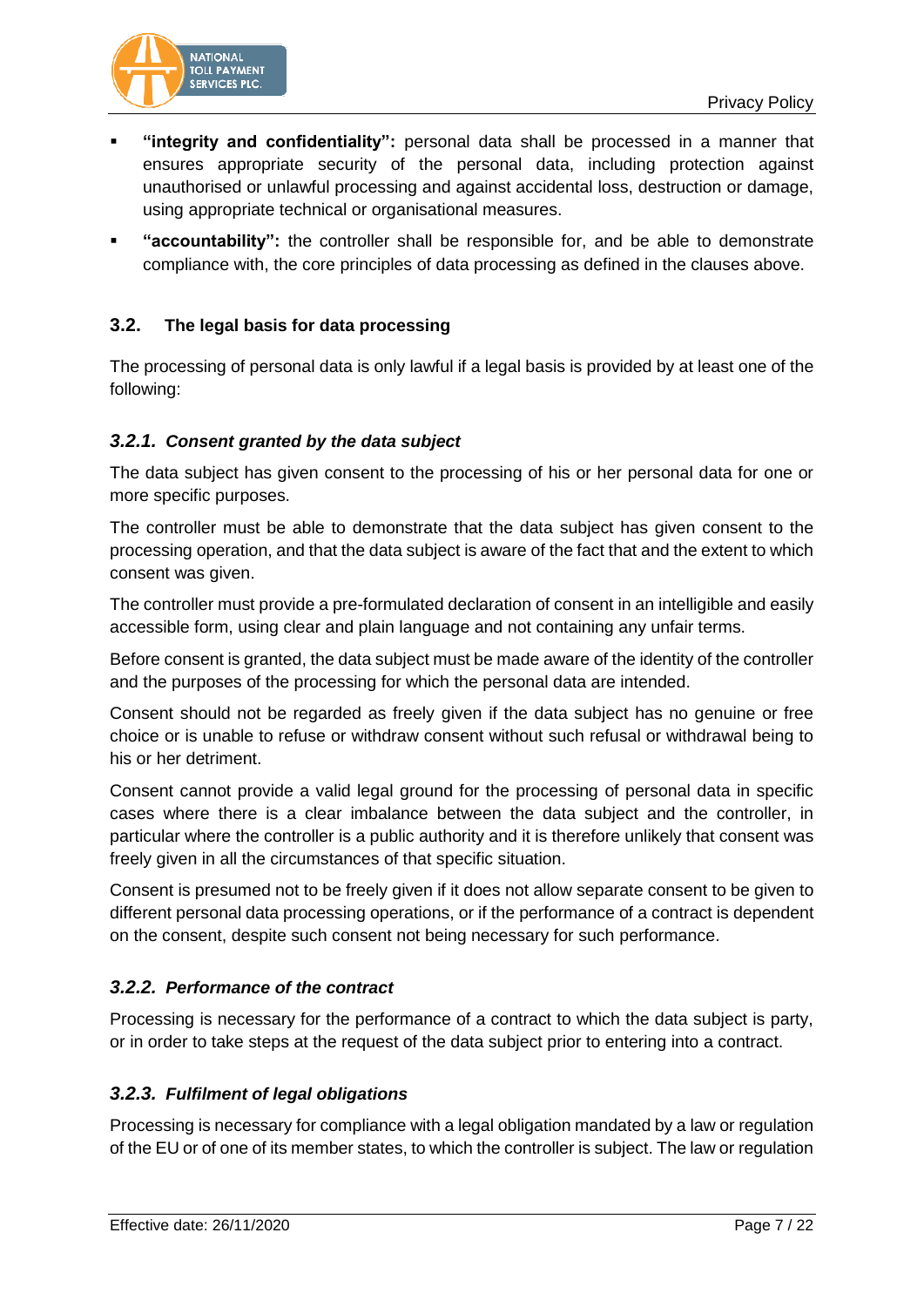



can serve as the basis for data processing if it imposes an obligation on the data controller which can only be met through data processing.

# <span id="page-7-0"></span>*3.2.4. Protection of vital interests*

Processing is necessary in order to protect the vital interests of the data subject or of another natural person.

# <span id="page-7-1"></span>*3.2.5. Public interest or the exercise of official authority*

Processing is necessary for the performance of a task carried out in the public interest or in the exercise of official authority vested in the controller.

#### <span id="page-7-2"></span>*3.2.6. Legitimate interest*

Processing is necessary for the purposes of the legitimate interests pursued by the controller or by a third party, except where such interests are overridden by the interests or fundamental rights and freedoms of the data subject which require protection of personal data, in particular where the data subject is a child. This shall not apply to processing carried out by public authorities in the performance of their tasks.

Legitimate interest could exist for example where the data subject is a client or in the service of the controller. The existence of a legitimate interest would need careful assessment including whether a data subject can reasonably expect at the time and in the context of the collection of the personal data that processing for that purpose may take place. The processing of personal data strictly necessary for the purposes of preventing abuse or illegal activity also constitutes a legitimate interest of the data controller concerned.

If a legitimate interest serves as the legal basis for data processing, then the data controller must perform a legitimate interests assessment in order to demonstrate that its interest in data processing outweighs the data subject's corresponding right to privacy. The results of the legitimate interests assessment must be made available to the data subject.

#### <span id="page-7-3"></span>**3.3. Preliminary notification requirement**

NTPS Plc. shall make available on its website its privacy policies pertaining to the processing of personal data relevant to the public. All privacy policies must be in a concise, transparent, intelligible and easily accessible form, using clear and plain language, to provide information regarding these data processing operations (see Article 12 of GDPR).

# <span id="page-7-4"></span>**4. Notifying data subjects of NTPS Plc.'s data processing activities**

The processing activities of NTPS Plc. can be classified into two large groups prom the perspective of their availability to data subjects: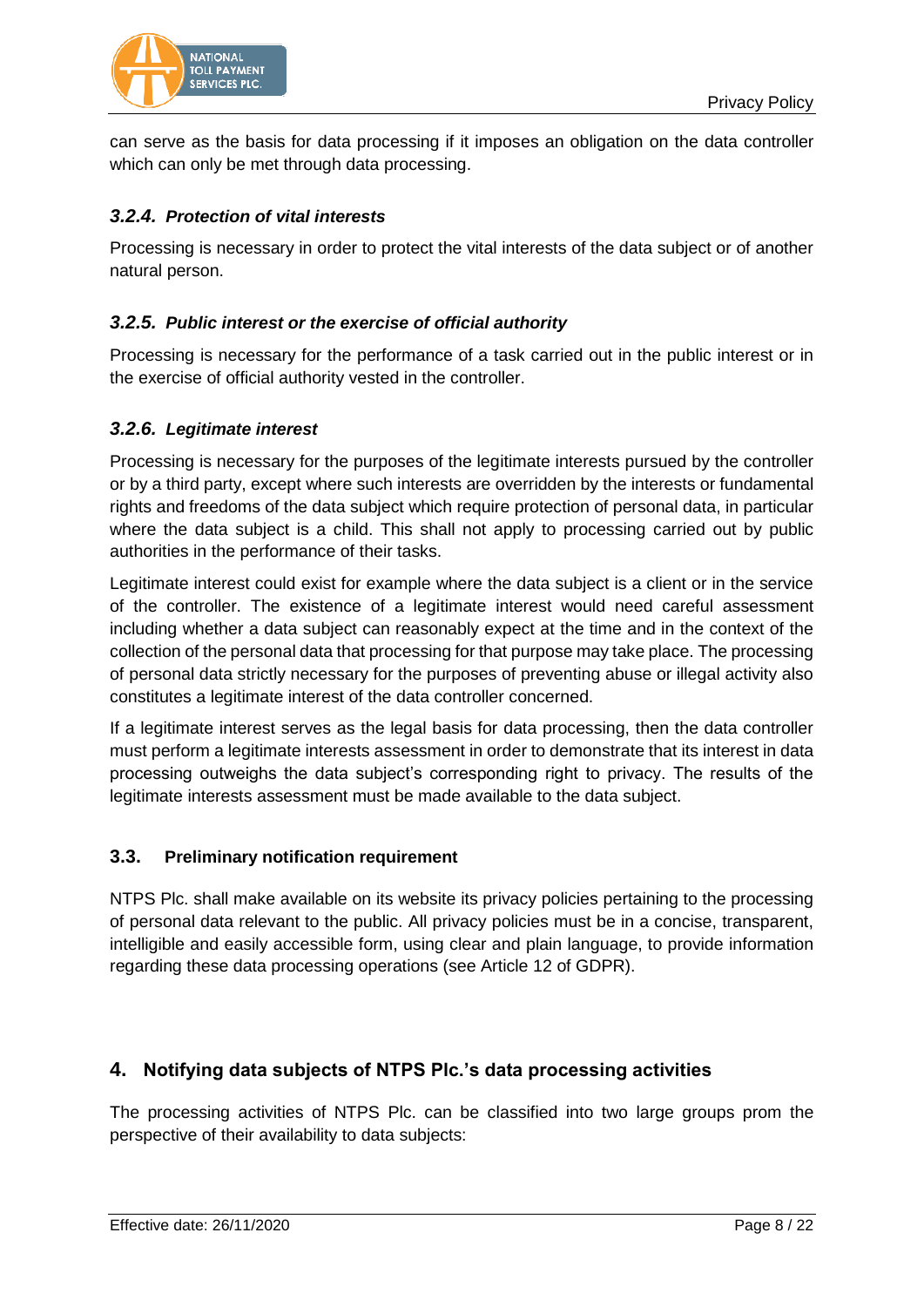

# <span id="page-8-0"></span>**4.1. Employment data processing**

NTPS Plc. regulates all data processing in this category in its internal regulation titled "Privacy Policy Regarding the Processing of Employees' Personal Data", available for all employees of NTPS Plc. on an internet surface accessible to them.

# <span id="page-8-1"></span>**4.2. Data processing by NTPS Plc. for the public (published on its website)**

Information to data subjects on further data processing activities and processing involving the data of contact persons of contractual partners carried out in the course of exercising NTPS Plc.'s public functions; as well as on data processing related to applications to vacancies announced by NTPS Plc. and to professional CV databases is available on the **nemzetiutdij.hu/Adatvédelem** online platform.

# <span id="page-8-2"></span>**5. The data subject's rights, and exercising said rights**

#### <span id="page-8-3"></span>**5.1. Right to access**

Pursuant to Article 15(1) of the GDPR, the data subject may request information from NTPS Plc., via the contact details provided in the Data Processing (Privacy) Policy regarding whether or not personal data concerning him or her are being processed, and, where that is the case, may request information concerning the personal data processed by NTPS Plc.

In this event, NTPS Plc. sends the following information to the address (e-mail, postal address) specified by the data subject:

- the data subject's personal data processed;
- the purpose of personal data processing;
- the duration of data processing,
- the data subject's rights regarding data processing,
- $\blacksquare$  the right to lodge a complaint with NAIH,
- if the personal data were not collected from the data subject, any available information as to their source,
- the existence of any automated decision-making, including profiling, and, at least in these cases, meaningful information about the logic involved, as well as the significance and the envisaged consequences of such processing for the data subject,
- where personal data are transferred to a third country or to an international organisation, the relevant safeguards.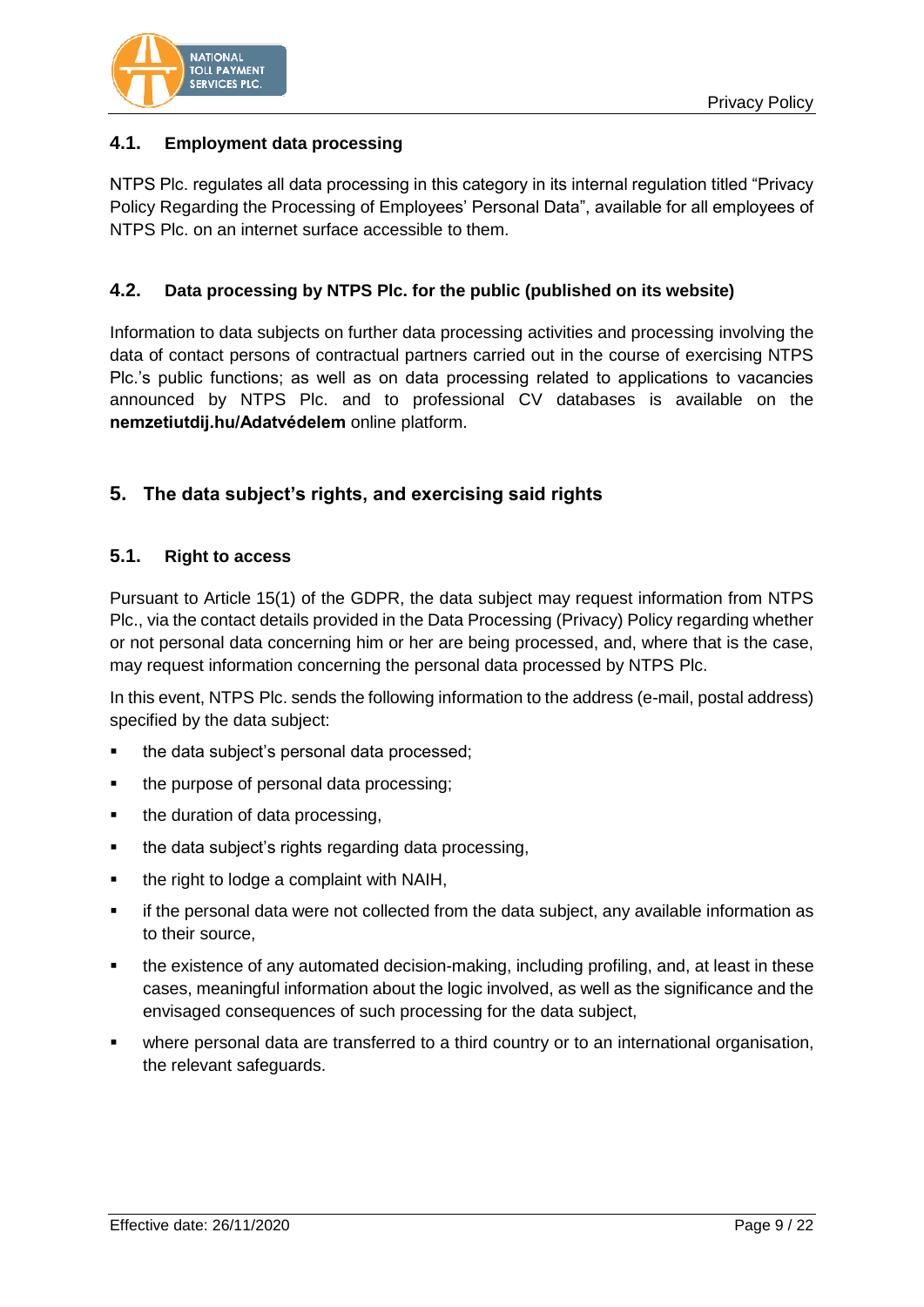

# <span id="page-9-0"></span>**5.2. Right to obtain a copy**

Pursuant to Article 15(3) and (4) of the GDPR, the data subject may request a copy of their personal data processed by NTPS Plc. In this event, NTPS Plc. sends the data subject their personal data processed by NTPS Plc. to the address (e-mail, postal address) specified by the data subject.

# <span id="page-9-1"></span>**5.3. Right to rectification.**

Pursuant to Article 16 of the GDPR, NTPS Plc. will amend and rectify the data subject's personal data at the data subject's request. NTPS Plc. shall notify all recipients who have been given access to personal information, unless this proves impossible or involves disproportionate effort. Upon the data subject's request, NTPS Plc. shall inform the data subject of all such recipients.

# <span id="page-9-2"></span>**5.4. Right to erasure**

As per Article 17 (1) of the GDPR, NTPS Plc. shall erase the data subject's personal data at the data subject's request, provided that the object of processing as defined in this notice has been achieved or if the data processing was unlawful. NTPS Plc. shall notify all recipients who have been given access to personal information of the erasure, unless this proves impossible or involves disproportionate effort. The data cannot be erased in the event that data processing remains necessary:

a) for exercising the right of freedom of expression and information;

b) for compliance with a legal obligation which requires processing by Union or Member State law to which NTPS Plc. is subject or for the performance of a task carried out in the public interest or in the exercise of official authority vested in the controller;

c) for reasons of public interest in the area of public health;

d) for archiving purposes in the public interest, scientific or historical research purposes or statistical purposes, in so far as the right to erasure is likely to render impossible or seriously impair the achievement of the objectives of that processing; or

e) for the establishment, exercise or defence of legal claims.

# <span id="page-9-3"></span>**5.5. Right to be forgotten**

Where NTPS Plc. has made the personal data public as per Article 17 (2) of the GDPR, and is obliged to erase the personal data in accordance with a request to that effect from the data subject, the controller, taking account of available technology and the cost of implementation, shall take reasonable steps, including technical measures, to inform controllers which are processing the personal data that the data subject has requested the erasure by such controllers of any links to, or copy or replication of, those personal data.

The right to be forgotten may not be exercised with respect to the personal data in question if any of the obstacles to erasing the data exist, as outlined above.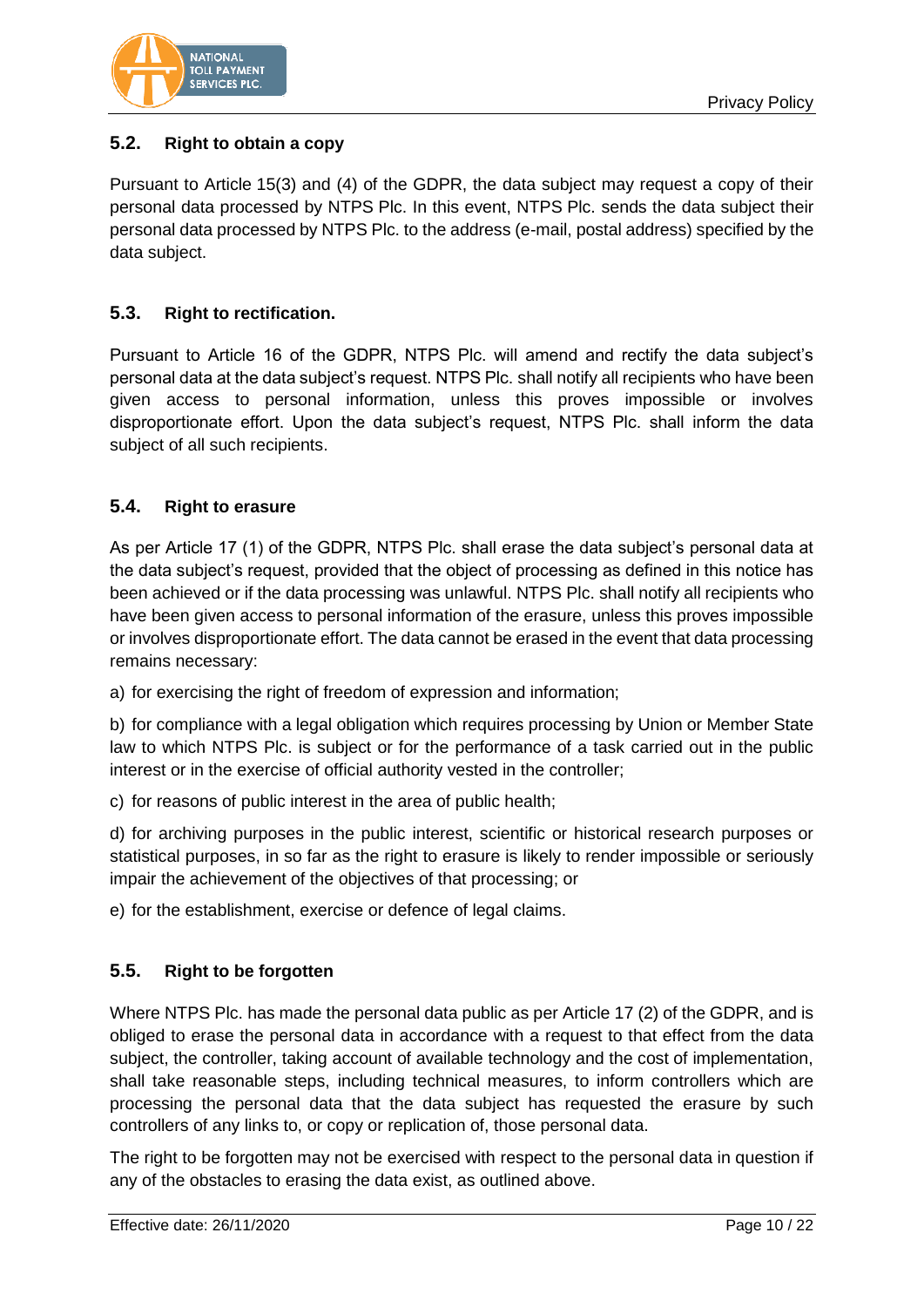

# <span id="page-10-0"></span>**5.6. Right to restriction**

As per Article 18 of the GDPR, the data subject shall have the right to obtain from NTPS Plc. restriction of processing where one of the following applies:

a) the accuracy of the personal data is contested by the data subject, for a period enabling NTPS Plc. to verify the accuracy of the personal data;

b) the processing is unlawful and the data subject opposes the erasure of the personal data and requests the restriction of their use instead;

c) NTPS Plc. no longer needs the personal data for the purposes of the processing, but they are required by the data subject for the establishment, exercise or defence of legal claims; or

d) the data subject has objected to processing, pending the verification of whether the legitimate grounds of the NTPS Plc. override those of the data subject.

Where processing has been restricted as per the above, such personal data shall, with the exception of storage, only be processed with the data subject's consent or for the establishment, exercise or defence of legal claims or for the protection of the rights of another natural or legal person or for reasons of important public interest of the Union or of a Member State.

A data subject who has obtained restriction of processing shall be informed by NTPS Plc. before the restriction of processing is lifted.

NTPS Plc. will honour their request for the restriction of data processing by storing their personal data separately from all other personal data. For example, electronic files will be saved to an external data storage device, and paper documents will be filed separately.

NTPS Plc. shall notify all recipients who have been given access to personal information of the restriction, unless this proves impossible or involves disproportionate effort. Upon the data subject's request, NTPS Plc. shall inform the data subject of all such recipients.

#### <span id="page-10-1"></span>**5.7. Right to data portability**

As per Article 20 of the GDPR, the data subject shall have the right to receive the personal data concerning him or her, which he or she has provided to NTPS Plc., in a structured, commonly used and machine-readable format and have the right to transmit those data to another controller without hindrance from NTPS Plc., where:

a) the processing is based on the data subject's consent or a contractual agreement, and

b) the processing is carried out by automated means.

In exercising his or her right to data portability, the data subject shall have the right to have the personal data transmitted directly from one controller to another, where technically feasible.

This right shall not apply to processing necessary for the performance of a task carried out in the public interest or in the exercise of official authority vested in the controller, and shall not adversely affect the rights and freedoms of others.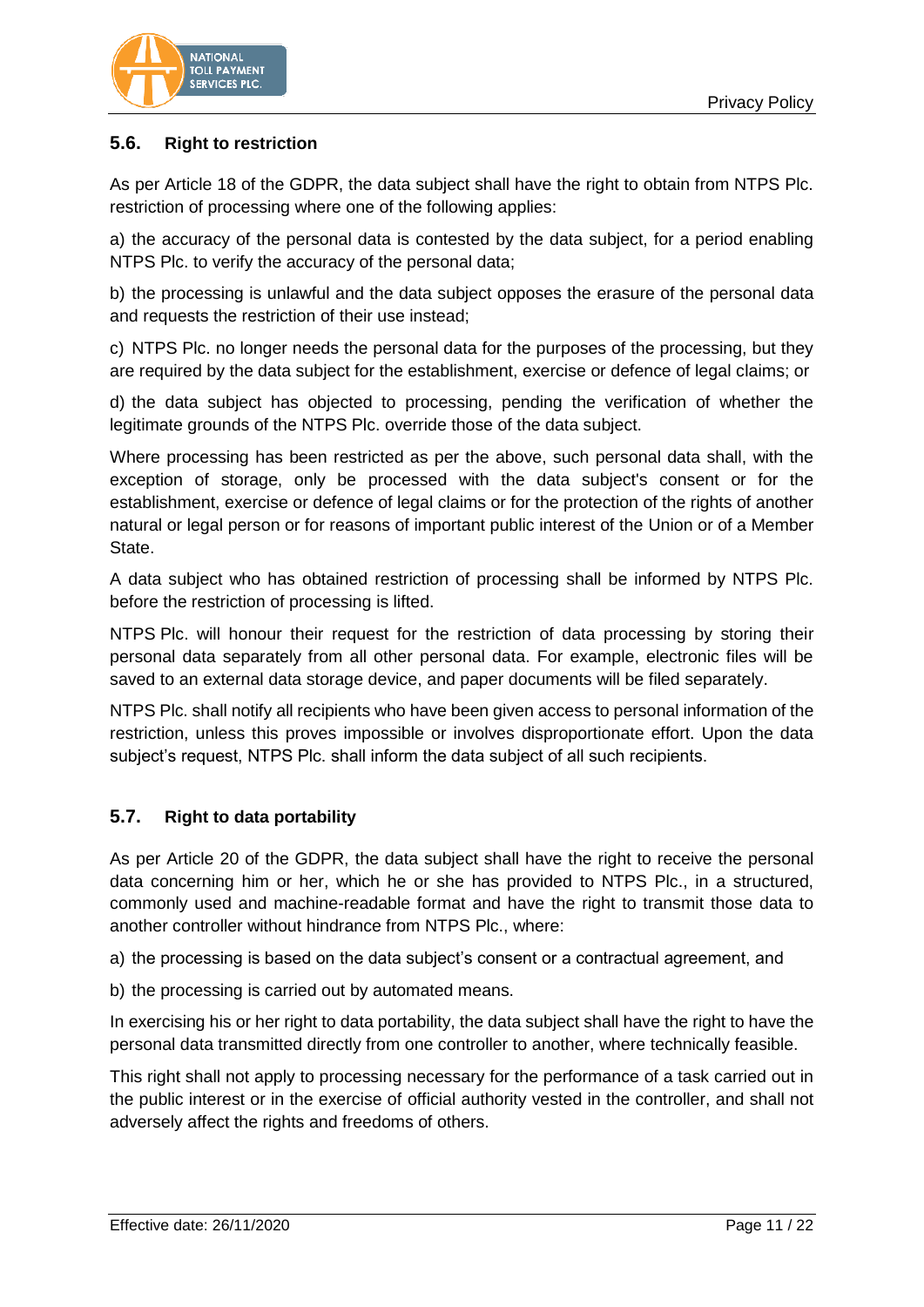

# <span id="page-11-0"></span>**5.8. Right to object**

If the data processing is necessary for reasons of public interest, in the exercise of official authority vested in the controller, or for the legitimate interests of a third party, the data subject shall have the right to object, on grounds relating to his or her particular situation, at any time to processing of personal data concerning him or her, including profiling based on those provisions. In this event, the controller shall no longer process the personal data unless the controller demonstrates compelling legitimate grounds for the processing which override the interests, rights and freedoms of the data subject or for the establishment, exercise or defence of legal claims.

Where personal data are processed for direct marketing purposes, the data subject shall have the right to object at any time to processing of personal data concerning him or her for such marketing, which includes profiling to the extent that it is related to such direct marketing.

Where the data subject objects to processing for direct marketing purposes, the personal data shall no longer be processed for such purposes.

At the latest at the time of the first communication with the data subject, the right to object shall be explicitly brought to the attention of the data subject.

The data subject may exercise his or her right to object by automated means using technical specifications.

Where personal data are processed for scientific or historical research purposes or statistical purposes, the data subject, on grounds relating to his or her particular situation, shall have the right to object to processing of personal data concerning him or her, unless the processing is necessary for the performance of a task carried out for reasons of public interest.

If the objection is not opposed on statutory grounds, NTPS Plc. shall comply with the request, and shall cease processing the personal data by deleting it from their systems.

# <span id="page-11-1"></span>**5.9. The data subject's enforcement options**

If data subjects believe that NTPS Plc.'s data processing is not in compliance with legal requirements, they may initiate proceedings with the National Authority for Data Protection and Freedom of Information.

Furthermore, the data subject has the right to initiate court proceedings regarding the data processing practices of NTPS Plc. He or she may initiate such proceedings, at their discretion, at the court competent at their place of residence or place of stay.

# <span id="page-11-2"></span>**5.10. Identifying the data subject**

If NTPS Plc. has reasonable doubts concerning the identity of the natural person making the request, they may request the provision of additional information necessary to confirm the identity of the data subject. Such instances may include in particular (but not exclusively) the data subject making use of their right to request a copy, in which case it is appropriate for NTPS Plc. to ascertain that the request has been submitted by the authorised person.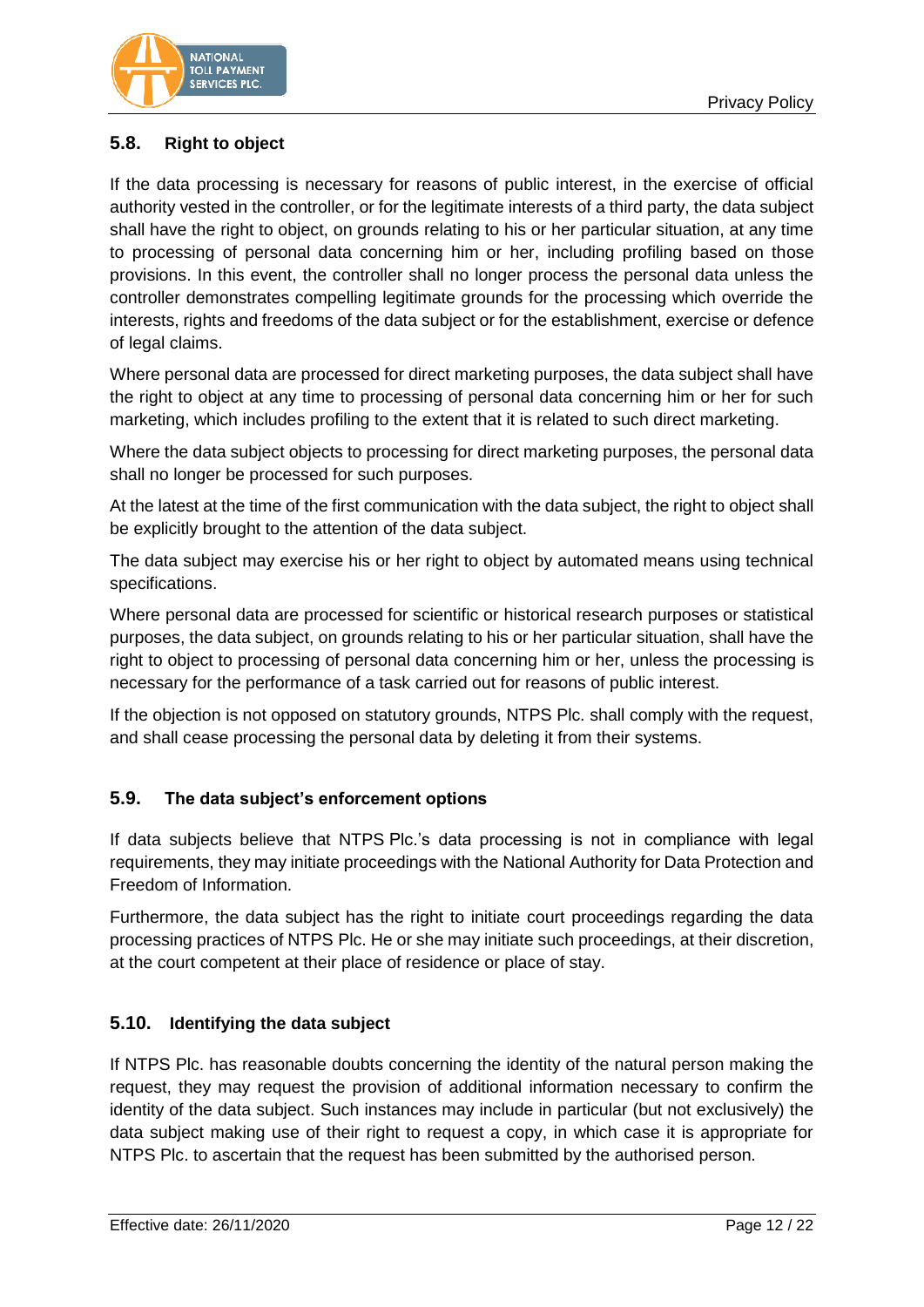

# <span id="page-12-0"></span>**5.11. Complying with or denying the data subject's request**

At the request of the data subject, the head of the organisational unit processing the given data category representing NTPS Plc. shall inform the data subject about his or her data processed by it or the processor engaged by it, together with any relevant information associated with such processing and technical processing, as the case may be, in accordance with the structure of the Data Processing (Privacy) Policies.

NTPS Plc. will act upon the request within a month. This deadline may be extended by a maximum of two months.

If the request is denied, NTPS Plc. will inform the data subject, within one month of the receipt of their request, about the reasons for such denial and about their ability to file a complaint with NAIH and to seek judicial remedy.

The Data Protection Officer shall inform NAIH about any rejected (denied) requests by 31 January of the year following the reference year.

# <span id="page-12-1"></span>**6. Basic data security measures**

#### <span id="page-12-2"></span>**6.1. IT security measures**

The measures taken by NTPS Plc. to ensure the security of the data it processes are set out in NTPS Plc.'s Information Security Policy.

#### <span id="page-12-3"></span>**6.2. Organisational security measures**

The internal regulations for entering and leaving the workplace are intended to prevent crimes against property and data that may be damaging to NTPS Plc. (and its employees). NTPS Plc. employees may only enter work areas assigned to them, while visitors and customers may only enter the facilities (areas) designated for them. Guests (customers, delivery workers and couriers, as well as employees of partners and suppliers) may only enter or stay in NTPS Plc. premises on official business, and only on workdays during working hours.

Most areas on NTPS Plc.'s site are only accessible with an access card, depending on the access permissions set for the card. Site premises without an access control system and which contain unattended, vulnerable assets and/or data during working hours shall be locked during working hours. Keys management is performed according to the internal regulations in effect.

NTPS Plc. equipped all on-site premises with alarm systems monitored 24/7, in order to provide security for any vulnerable assets and/or data.

NTPS Plc. has an electronic surveillance system in place on its premises. The system's design and operation are based on the privacy legislation in effect, as well as Act I of 2012 on the Labour Code (hereinafter: "the Labour Code"), and Act CXXXIII of 2005 on Security Services and the Activities of Private Investigators (hereinafter: "the Security Services Act"). All footage is recorded and stored in accordance with the laws and regulations in effect. Only employees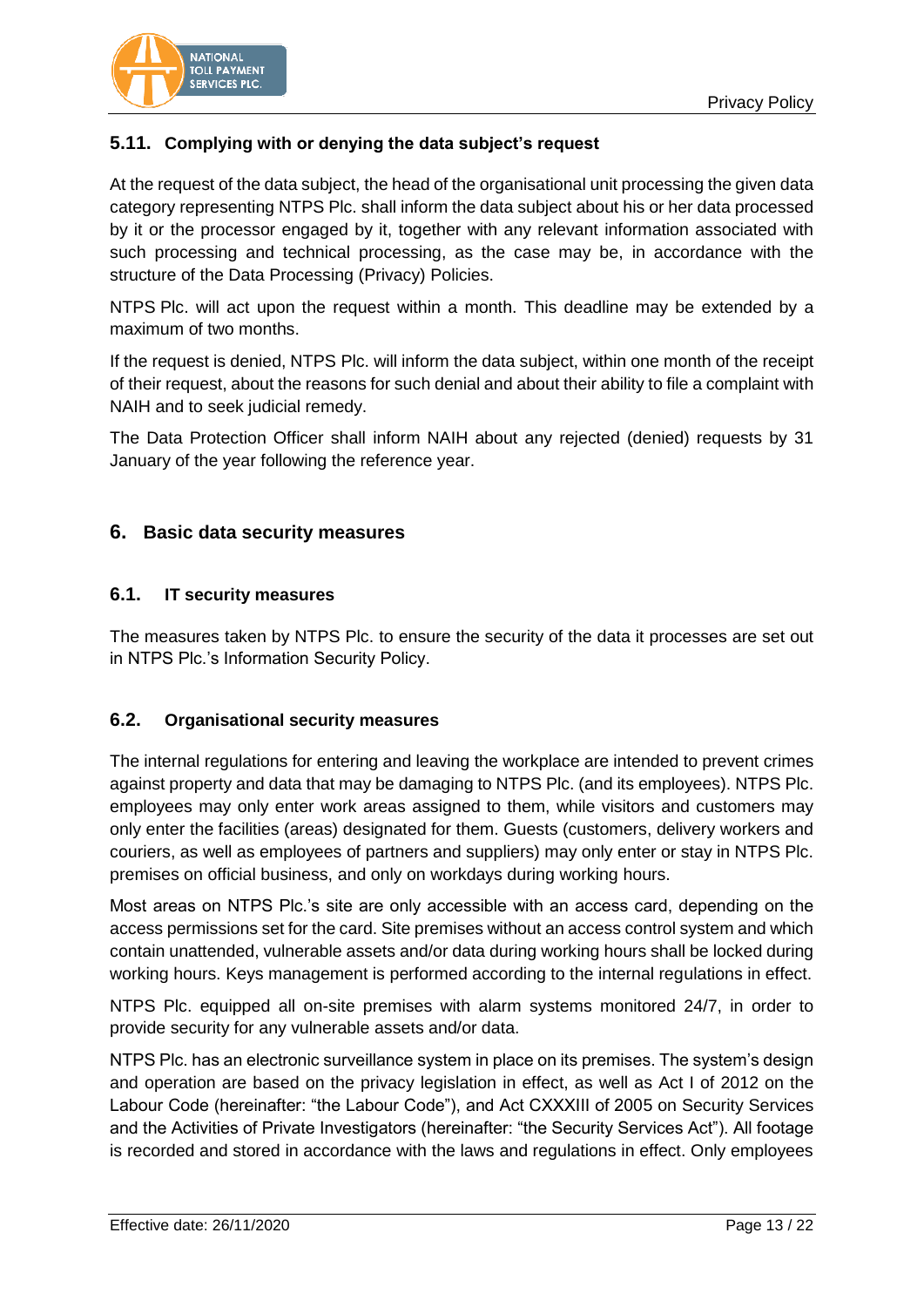

with the appropriate authorisations can enter the storage facilities for the recordings. The operation of the surveillance system is indicated by a warning sign.

NTPS Plc. also uses high-level property protection measures in its headquarters (headquarters) and at its two largest sites.

# <span id="page-13-0"></span>**7. Managing and reporting personal data breaches**

In the event of a personal data breach, the procedures to be followed are described in the policy "Regulations for Handling and Reporting Personal Data Breaches".

The measures taken by NTPS Plc. to ensure the security of the data it processes are as follows:

#### <span id="page-13-1"></span>**7.1. Access management**

#### <span id="page-13-2"></span>*7.1.1. Business requirements for access control*

NTPS' goal is to only provide authorised users with access to systems and services, information processing tools, and the electronic information system.

#### <span id="page-13-3"></span>*7.1.2. Rules for access control*

All IT systems must be capable of personally identifying users. Authorisations must be restricted to the minimum level necessary for performing the necessary work, in accordance with need-to-know principles.

#### <span id="page-13-4"></span>*7.1.3. Accessing networks and network services*

Users may only be allowed to access networks and network services they are permitted to use, meaning that they meet the necessary conditions for using the network or network service, and they have received training appropriate to their role and tasks.

#### <span id="page-13-5"></span>*7.1.4. Authorisation management for operating systems and applications*

The goal of NTPS is to prevent unauthorised access to any IT system or application that is a part of the ISMS (Information Security Management System).

#### <span id="page-13-6"></span>*7.1.5. Restricting access to information*

Access to information and to certain application system functions must be restricted in accordance with the authorisation management rules.

Output information for all electronic information systems covered by the ISMS shall be managed and retained in accordance with the laws, regulations and operational requirements in effect. All approved authorisations must be validated for logical access to information or system resources.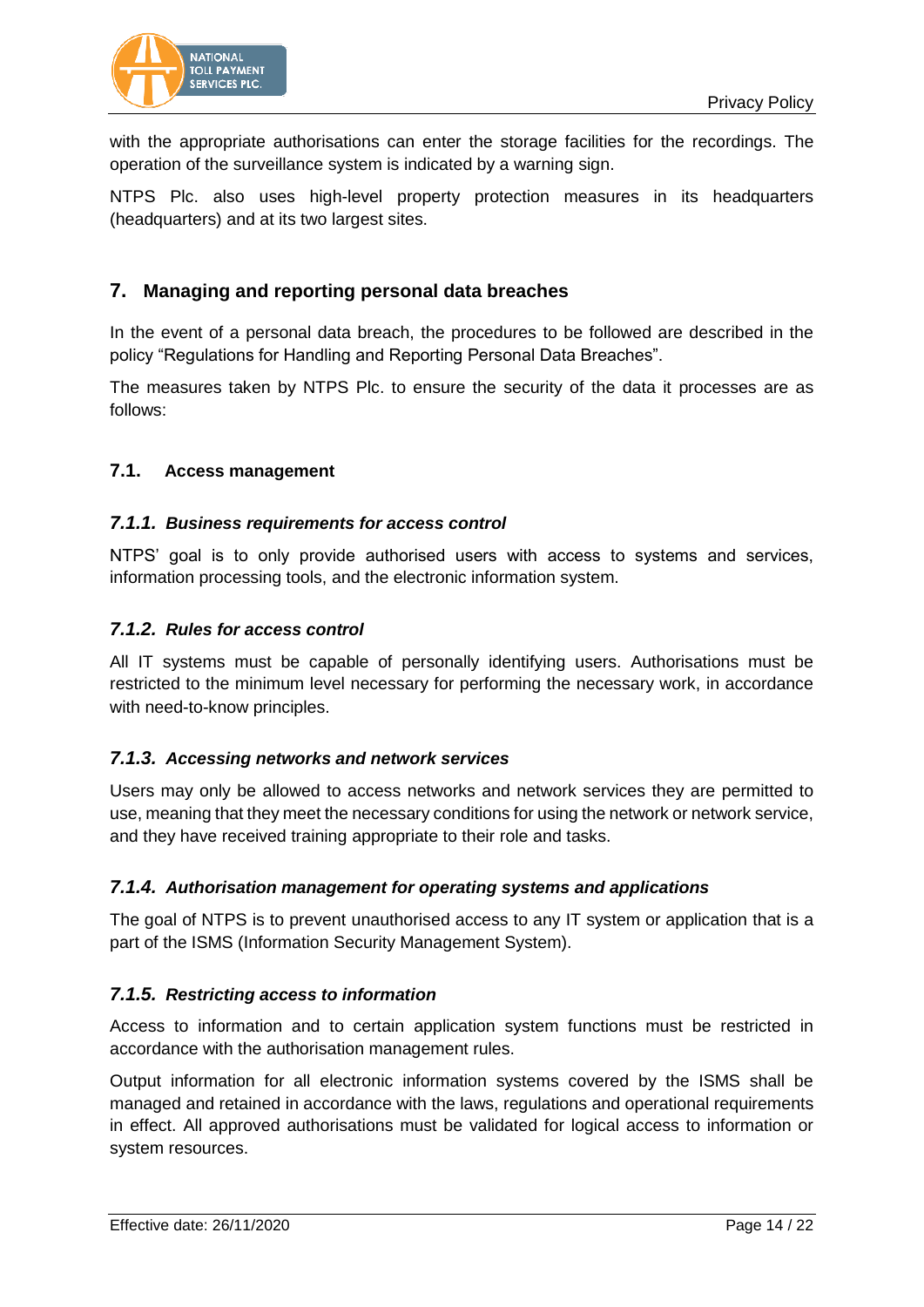

Both users and user activities must be personally identified and authenticated, except for use cases where the laws in effect specifically mandate otherwise.

# <span id="page-14-0"></span>*7.1.6. Secure login procedures*

Where stipulated by authorisation management regulations, access to systems and applications should be achieved through a secure login procedure. Accordingly, the system may not provide information during the login process that would facilitate unauthorised access, or that would provide information on what piece of login information may be incorrect.

# <span id="page-14-1"></span>**7.2. Encryption (Cryptography)**

The goal of NTPS is to protect the confidentiality, authenticity, and integrity of information by using appropriate and effective encryption measures.

# <span id="page-14-2"></span>*7.2.1. Control of encryption measures*

To prevent unauthorised access to information, data shall be transferred using cryptographic procedures and operations that are generally accepted as secure, except if the data transfer process uses alternate, physical security measures as defined by the data subject's organisation.

Any access to a given cryptographic module should be authenticated using procedures that meet the requirements set forth for the cryptographic module in question.

# <span id="page-14-3"></span>*7.2.2. Cryptographic key management*

NTPS shall provide and manage the cryptographic keys required for encryption, in accordance with the procedure for generating, distributing, storing, accessing and destroying said keys, unless the key is issued by a different organisation.

All systems covered by the ISMS must be capable of individually identifying and authenticating non-NTPS users and their activities, unless otherwise stipulated by law.

The public key certificates used to authenticate non-NTPS users must be obtained from the Certification Authority listed in the National Media and Communications Authority's electronic signature register.

During receipt of the specific authentication device (chipcard, certificates) used by the Company, only employees who have the right of signature at the Company — or written authorisation to that effect from person(s) with the right of signature — may participate in the mandatory registration procedure required by the issuing organisation (organisations listed in the National Media and Infocommunications Authority's electronic signature register, banking service providers).

# <span id="page-14-4"></span>*7.2.3. Physical security zones*

The physical boundaries of the NTPS facilities must be defined, and any areas with vulnerable information or information processing equipment should be identified.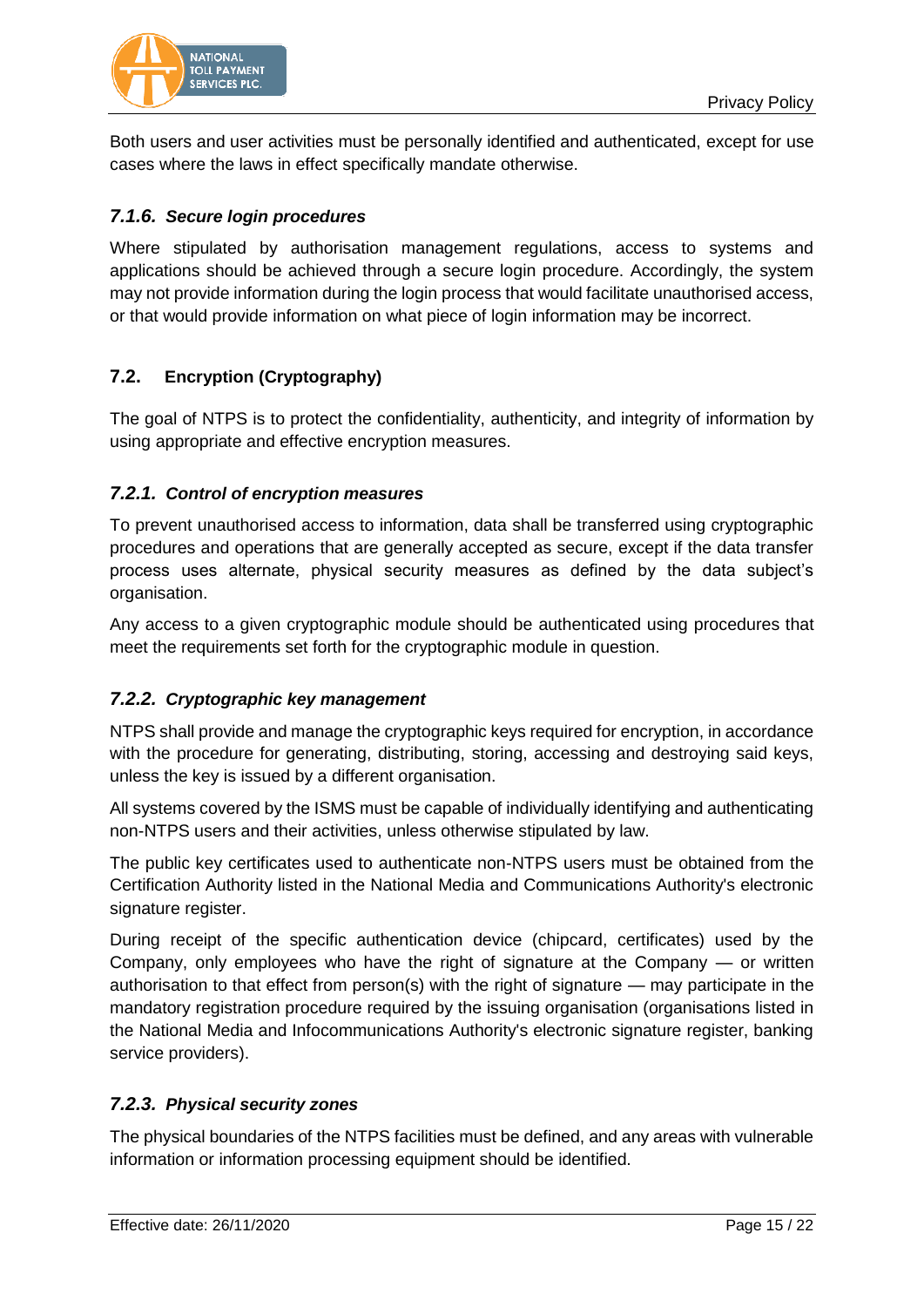

For information security purposes, NTPS classifies the premises and areas involved in its activities as physically protected zones.

Data and information can only be processed in any given zone if its required security level does not exceed the zone's security class.

# <span id="page-15-0"></span>**7.3. Logging**

The goal of NTPS is to save any critical security breaches occurring in its IT systems as evidence, and to evaluate them in a timely fashion.

# <span id="page-15-1"></span>*7.3.1. Event logging*

All events pertaining to user activities, to malfunctions, to errors or to information security breaches must be logged and saved.

# <span id="page-15-2"></span>*7.3.2. Administrator and operator logs*

NTPS retains all log files for at least 1 year, in accordance with the information retention requirements set forth in organisational policy, as well as in the laws and regulations in effect.

# <span id="page-15-3"></span>**8. Other responsibilities related to data management**

# <span id="page-15-4"></span>**8.1. Data transfer**

#### <span id="page-15-5"></span>*8.1.1. Data transfer abroad*

The Company shall not transfer personal data to third countries, but may do so to other EEA countries in order to collect fines incurred due to the unauthorised use of toll sections by owners/operators of foreign registered vehicles. It if becomes necessary to transfer personal data to a third country, it must be done in accordance with all data protection laws and regulations. If data transfer to a third country is required, the initiator must notify the Data Protection Officer and the Legal Director.

# <span id="page-15-6"></span>*8.1.2. Data transfer within the country*

The Company shall transfer personal data based on legal regulations or requests by the authorities under legal regulations and — if relevant from the perspective of data processing — in the cases described in each applicable Privacy Policy.

# <span id="page-15-7"></span>*8.1.3. Data transfer policy*

If the data is not transferred electronically, data transfer may only be performed on a filed document.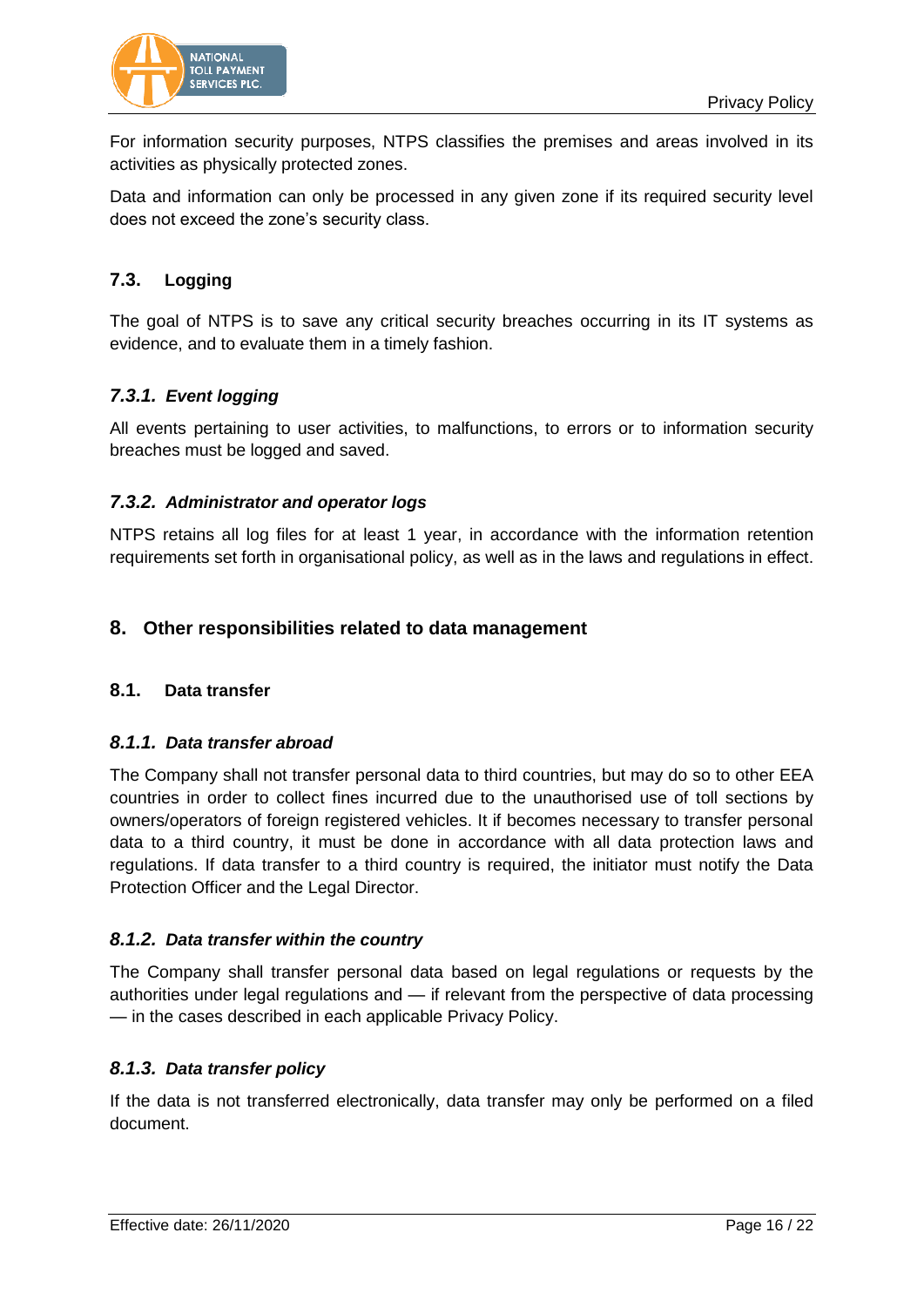

# <span id="page-16-0"></span>*8.1.4. Cases not qualified as data transfer*

The following are not considered to be data transfers:

- transmitting data within a single registry (record system) between units of the same organisation for data processing purposes,
- informing the data subject of his/her own data.

All data transfer must be registered (data transfer registry) in order to determine which data was transferred or provided, to whom, by what authorisation, and when.

When in doubt, the data manager shall coordinate with the data protection officer and legal director to check the data reporting requirements.

In the event that the data reporting cannot be lawfully fulfilled, or the information necessary to evaluate the request was not specified by the data requestor even when called upon to do so, the data transfer request shall be denied. The data requestor must be notified in writing of the denial of the data transfer request, along with the reasons for the denial.

The data manager shall ensure the security of the data, in particular protecting data against unauthorised access, alteration, transfer, disclosure, erasure or destruction, as well as accidental destruction or damage. If these security measures are compromised, the data manager shall notify the data protection officer and legal director immediately following detection, in order to ensure that the necessary measures are taken.

Other data reporting services not covered by this Policy can be found in the "Policy on Disclosing Public Data", the "Disclosure and Recycling Policy for Data not Subject to Disclosure Obligation" and "Procedures for Data Transfers for Administrative Requests".

# <span id="page-16-1"></span>*8.1.5. Data transfer registry*

The data controller organisational unit shall keep a registry containing all transfers of the processed personal data, which shall include the personal data's date of transfer, the legal basis and recipient of the data transfer, the scope of the personal data transferred, and all other data mandated in the law regulating data processing.

The aforementioned data transfer registry may be in the form of a database, or as a paperbased, filed document. The data controller organisational unit shall inform the data protection officer of the fact of data transfer.

The retention period for the data transfer registry is 5 years.

# <span id="page-16-2"></span>*8.1.6. Data transfer based on a data reporting obligation as mandated by legislative provisions*

In accordance with Article 17 (4) of Act LXVII of 2013 on distance-based tolls payable for the use of motorways, expressways and main roads (UD Act or Toll Act), as part of their toll enforcement activity authorised entities for toll enforcement may use recorded registration number data to retrieve, by means of direct data access, such motor vehicle data as are required for verification from the register which is maintained by NTPS Plc. as the toll charger on authorised road users.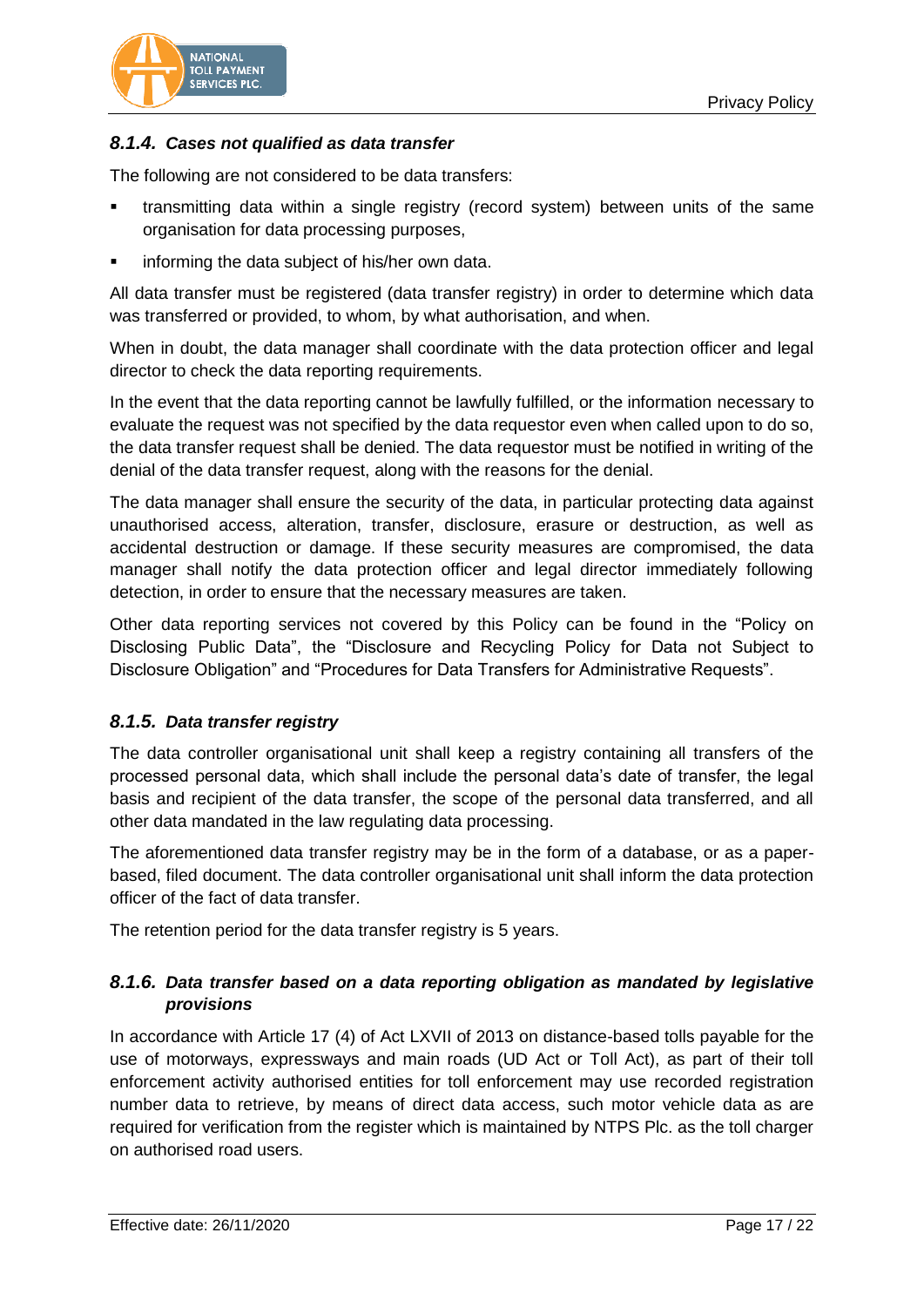

In accordance with section (5) of the above Article, using a tailored IT application, the full scope of the data processed in the Toll System may be retrieved by means of direct data access by—

a) courts in order to conduct proceedings concerning the judicial review of administrative fines;

b) prosecutors' offices in order to carry out their duties relating to prosecutors' participation in administrative proceedings;

c) courts, prosecutors' offices, investigating authorities and the bodies conducting the preparation procedures in order to prosecute criminal offences;

d) national security services in order to carry out their duties specified in legislation;

e) the body in charge of coordinating the fight against organised crime for the purpose of analysis and evaluation;

f) the National Tax and Customs Administration in order to conduct the audits relating to its duties in the capacity of the national tax and customs authority as set out in the National Tax and Customs Administration Act;

g) professional disaster relief agencies for the purpose of performing disaster relief and fire protection activities involving the exercise of public authority;

h) the police for the purpose of identifying wanted persons or objects.

In addition to the entities listed in items a) to h), data may also be requested from the electronic enforcement system by persons who, in order to carry out the duties within their competence, are authorised by law to access the data processed in the electronic toll enforcement system.

# <span id="page-17-0"></span>**8.2. Data request policy**

The organisational units of NTPS Plc. may, for the purpose of performing their duties, request data from the national public records based on statutory mandates.

As the one performing the query, the head of the data requesting department representing NTPS Plc. is responsible for using the data for the purpose specified in the agreement, as well as for ensuring the safe processing of the queried data, and allowing only duly authorised persons to perform such queries.

# <span id="page-17-1"></span>**8.3. Engaging a data processor**

In order to ensure compliance with the GDPR, NTPS Plc. and its data processors enter into contractual agreements with the elements required by the GDPR. The notices of particular processing activities contain the information concerning the identity of the processor and its activities, if, during the data processing, NTPS Plc. uses a data processor.

Similarly, NTPS Plc. concludes data processing contracts with processors who perform technical processing for the Company. NTPS Plc., in compliance with the data protection laws, maintains records of its technical processing activities.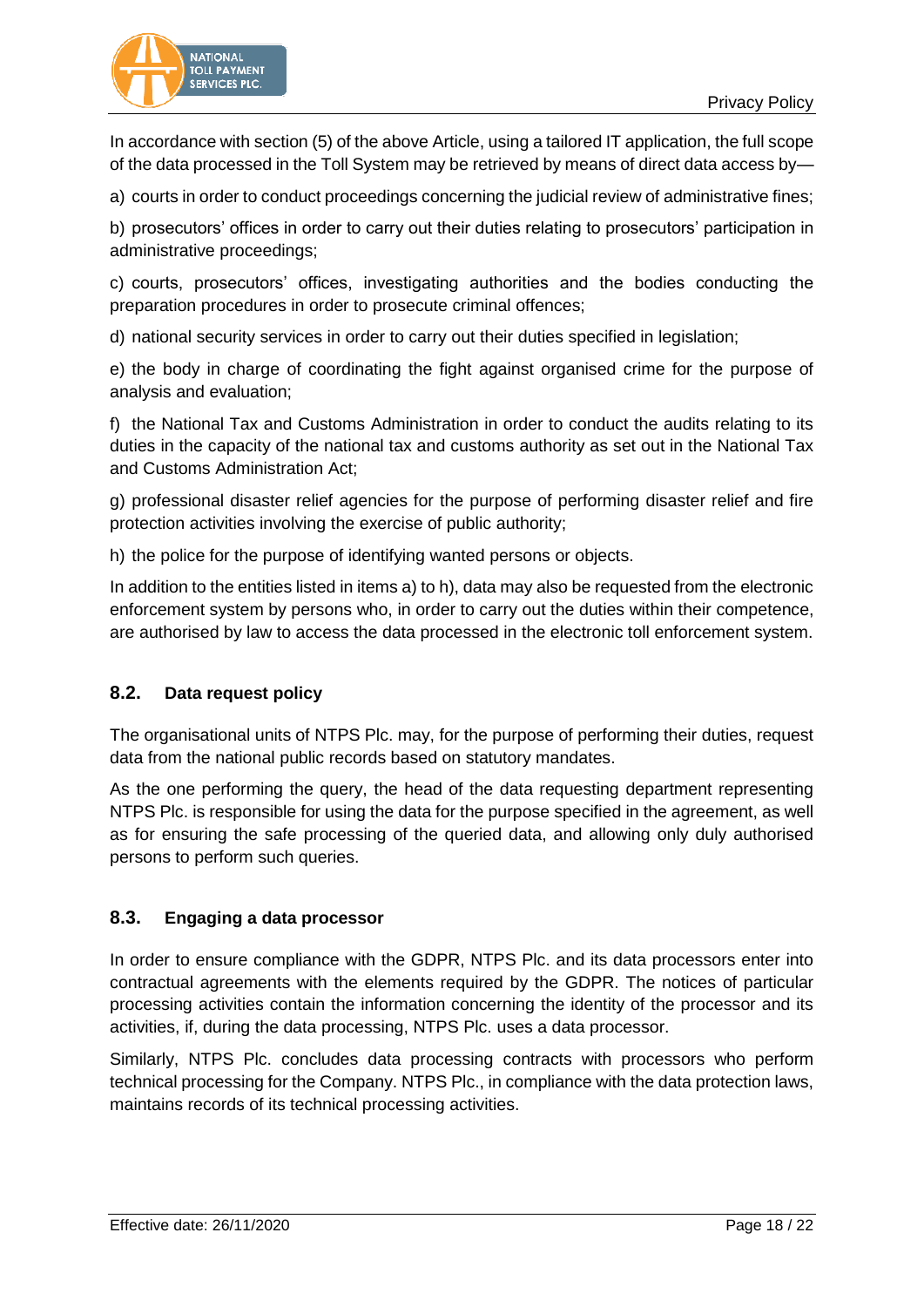

# <span id="page-18-0"></span>**8.4. Data protection impact assessment**

Where a type of processing in particular using new technologies, and taking into account the nature, scope, context, and purposes of the processing, is likely to result in a high risk to the rights and freedoms of natural persons, NTPS Plc. shall, prior to the processing, carry out an assessment of the impact of the envisaged processing operations on the protection of personal data.

The data protection impact assessment must be performed when introducing any new personal data processing activities, or when planning to expand existing personal data processing activities.

NTPS Plc. shall consult NAIH prior to processing where a data protection impact assessment indicates that the processing would result in a high risk in the absence of measures taken by NTPS Plc. to mitigate the risk.

In the case of camera surveillance involving toll enforcement (and activities supporting the latter) on the basis of appointment and authorisation under the laws — given the legal provisions concerning data protection and the types of data processing in the so-called obligatory impact assessment list published by NAIH — the extent of risks related to data processing concerning e-vignette (for time-based road use) and e-toll (proportional to distance travelled) systems, among the types of processing activities pursued by NTPS Plc., justified the necessity of an impact assessment. The results of these impact assessments confirmed the compliance of processing in both cases, therefore the risk associated with such data processing does not necessitate prior consultation with the data protection authority.

#### <span id="page-18-1"></span>**8.5. Data processing records**

NTPS Plc.'s data protection officer shall keep a record of all data processing activities performed as part of NTPS Plc.'s duties.

This record shall contain the following information:

a) the name and contact details of the controller and, where applicable, of the joint controller, the controller's representative and the data protection officer;

b) the purposes of processing;

c) a description of the categories of data subjects and of the categories of personal data;

d) the categories of recipients to whom the personal data have been or will be disclosed including recipients in third countries or international organisations;

e) where applicable, transfers of personal data to a third country or an international organisation, including the identification of that third country or international organisation, and the documentation of suitable safeguards.

After data processing ceases, the records must be archived, and further actions must be taken as mandated by the applicable laws and regulations.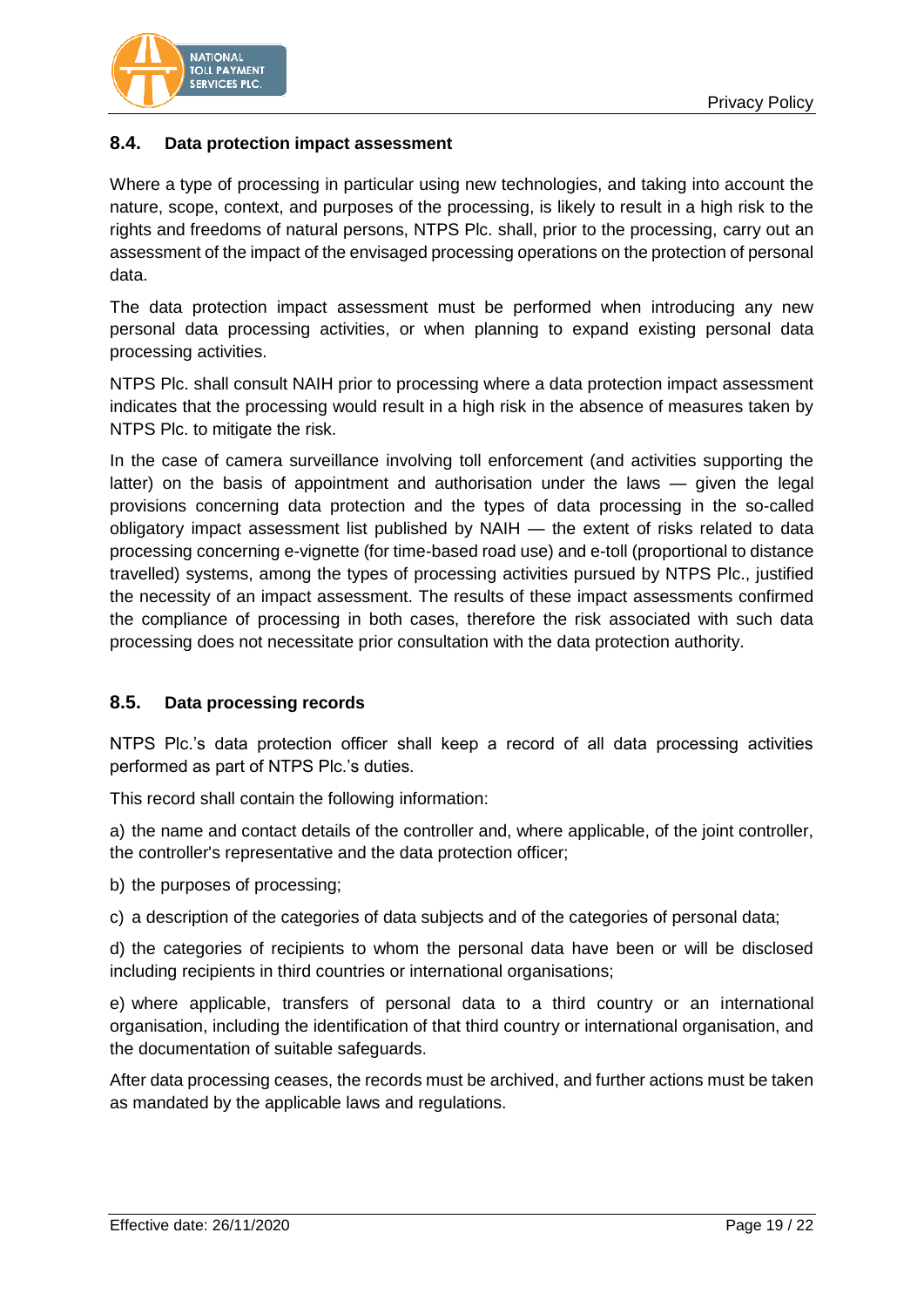

# <span id="page-19-0"></span>**8.6. Data protection officer**

As NTPS Plc. is a public service organisation, it is required to appoint a data protection officer.

The data protection officer shall be appointed on the basis of his or her expertise in data protection law and practice, as well as the ability to perform his or her duties according to the GDPR, as specified below.

NTPS Plc. will publish the contact details of the data protection officer on its website and on the intranet, and communicate said details to the supervisory authority.

#### <span id="page-19-1"></span>*8.6.1. Position of the data protection officer*

NTPS Plc. shall ensure that the data protection officer is involved, properly and in a timely manner, in all issues which relate to the protection of personal data.

NTPS Plc. shall support the data protection officer in his or her duties.

The data protection officer may not receive any instructions regarding the exercise of his/her tasks. The data protection officer may not be dismissed or penalized by NTPS Plc. for performing his/her tasks. The data protection officer shall report directly to the CEO of NTPS Plc.

Data subjects may contact the data protection officer with any issues related to processing of their personal data, and to the exercise of their rights under this Regulation.

The data protection officer shall be bound by the requirements of secrecy or confidentiality regarding the performance of his or her tasks, in accordance with Union or Member State law.

The data protection officer may also be assigned other tasks and duties. NTPS Plc. shall ensure that any such tasks and duties do not result in a conflict of interest.

#### <span id="page-19-2"></span>*8.6.2. Responsibilities of the data protection officer*

a) to inform and advise NTPS Plc. and its employees performing data processing of their obligations pursuant to the GDPR, and to other Union or Member State data protection provisions;

b) to monitor compliance with the GDPR, with other Union or Member State data protection provisions, and with the internal policies of NTPS Plc. regarding the protection of personal data, including the assignment of responsibilities, raising awareness, training the personnel involved in data processing operations, and all related audits;

c) to provide professional advice regarding the data protection impact assessment, if requested, and to monitor its performance;

d) to cooperate with the supervisory authority; and

e) to act as the contact person for the supervisory authority on issues relating to data processing, and to consult, where appropriate, with regard to any other matter.

In the course of performing his or her tasks, the data protection officer shall have due regard for the risks associated with data processing operations, taking into account the nature, scope, context and purposes of processing.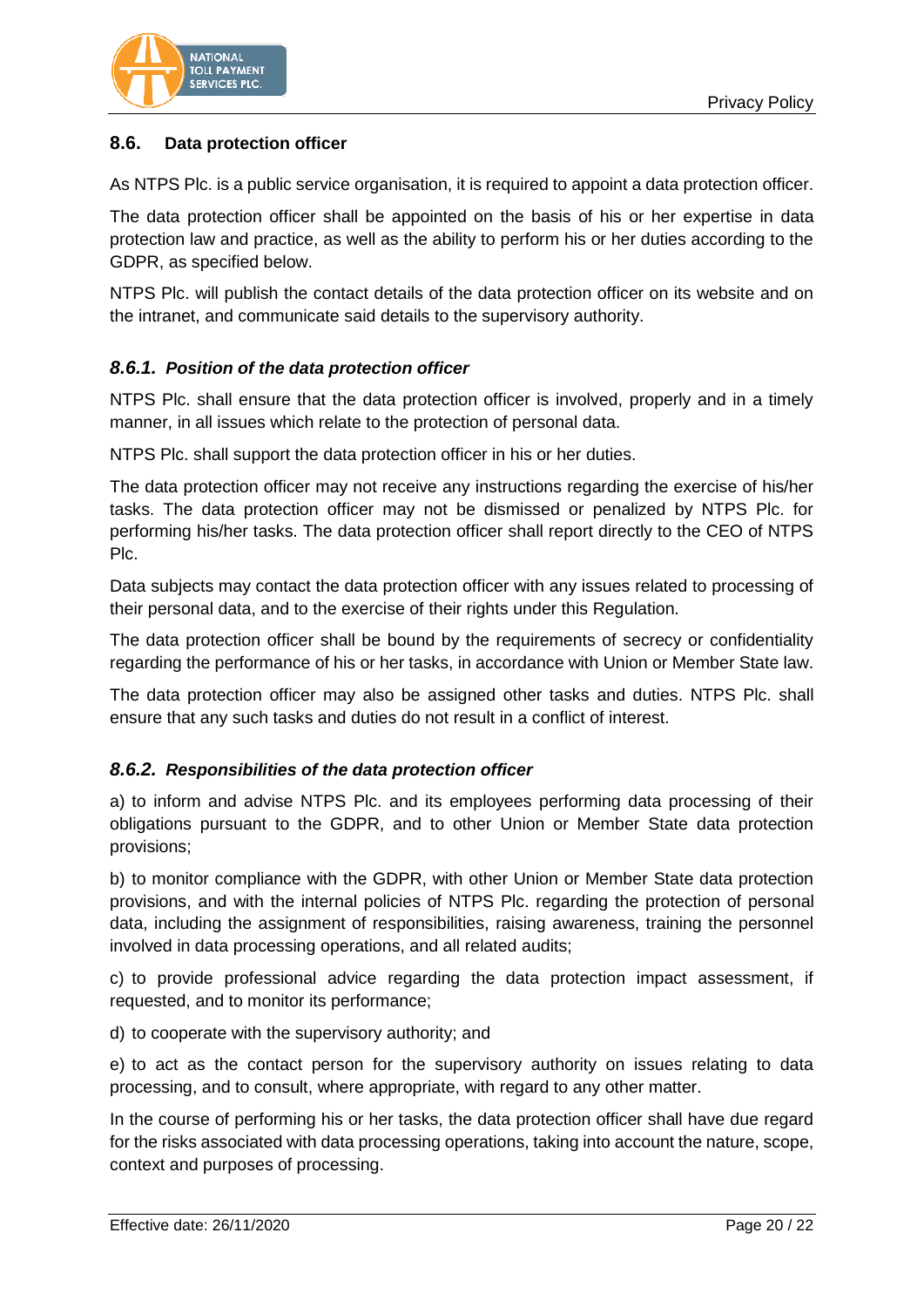

In the event of an infringement, a personal data breach, or problematic operating practices, the head of the competent department shall notify the data protection officer about the case, who will then proceed to cooperate in ascertaining the professional actions required for restoring compliance.

The head of the department will carry out the specified task by the agreed deadline, and report to the CEO through the data protection officer.

# <span id="page-20-0"></span>**8.7. Annual self-audit**

The data protection officer shall organise the annual internal audits, which must always be completed by no later than the end of the year in question.

It is mandatory to review the following in the course of the annual data protection self-audits:

- **traceability of data (particularly with regard to data transfer records).**
- **Parage 1** purpose limitation, and the legal basis for data processing,
- **compliance with the policies on data security, records management, and data processing,**
- **EXECUTE 2018 INCOCO EXAMPLE 10 FEATLE EXECUTION And documentation of data erasures,**
- evidence of relevant information provided to data subjects,
- **a** any confidentiality statements that may be required,
- **data protection records,**
- records of data transfers, statistical data reporting, information and objections,
- completion and documentation of data protection training.

The data controllers are responsible for compliance with the data protection rules.

Compliance with and enforcement of data protection rules are ensured by the following measures:

- annual internal data protection audit,
- **•** organising data protection training and testing,
- the CEO's directive and policy modification,
- **EXECUTE:** employer's warning,
- **EXECUTE:** internal disciplinary procedures,
- **•** criminal reports.

If NTPS Plc. performs data processing via a data processor, the head of the data processing organisation is responsible for complying with the data security rules as stipulated in the contract regulating the performance of the business activity.

# <span id="page-20-1"></span>**9. Closing Provisions**

The Privacy Policy effective as of 7 September 2018 is hereby rendered ineffective.